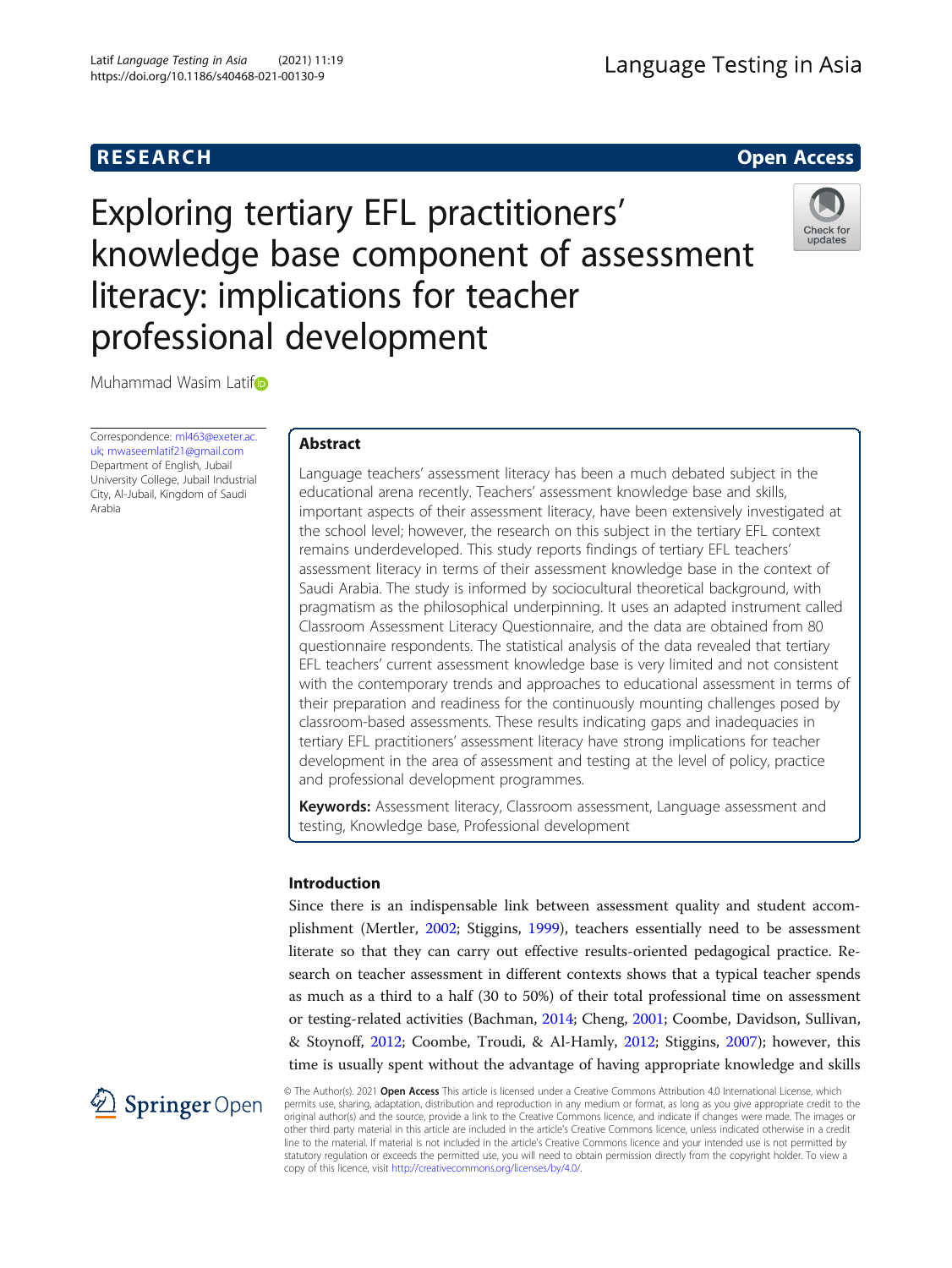relative to assessment literacy. A language teacher's understanding and knowledge regarding language learning theories, classroom assessment practices, and the effective use of this knowledge to gauge and improve student learning by employing various assessment methods and strategies is often referred to as language assessment literacy (Inbar-Lourie, [2008;](#page-20-0) Taylor, [2009](#page-21-0)).

Adequate assessment literacy enables educators to distinguish between comprehensive and flawed assessment. Moreover, it makes them cognizant of the negative effects of tests (Shohamy, [2001](#page-21-0)). Their understanding of issues such as pretest validity, posttest validity, test reliability, authenticity, and inauthenticity helps them enhance learning inside and outside the classroom. While there is no denying the fact that one of the major responsibilities of teachers is to measure and evaluate student achievement (National Education Association, [1983](#page-20-0); Schafer, [1993](#page-21-0)), the research on teachers' knowledge of assessment has revealed that many teachers' knowledge and understanding of the essentials of assessment and evaluation is inadequate (Al-Bahlani, [2019;](#page-18-0) Coombe, Davidson, Sullivan, & Stoynoff, [2012;](#page-19-0) Coombe, Davidson, Gebril, Boraie, & Hidri, [2017](#page-19-0); Jannati, [2015;](#page-20-0) Jawhar & Subahi, [2020](#page-20-0); Lam, [2015;](#page-20-0) Latif, [2017;](#page-20-0) Popham, [2009\)](#page-21-0). Despite the great significance of an educational culture that recognizes and promotes teacher assessment literacy, the progress in this regard, in any EFL/ESL context in general and in the study context—the Kingdom of Saudi Arabia—in particular, has been either very slow or not up to the required standards (Coombe, Davidson, et al., [2012](#page-19-0); Coombe, Troudi, & Al-Hamly, [2012](#page-19-0); Rajab, [2013](#page-21-0); Umer, Zakaria, & Alshara, [2018\)](#page-21-0). Popham ([2009](#page-21-0)) warns that teachers' assessment shortcomings due to insufficient knowledge and skills can ruin the quality of any education system.

The present study is an attempt to explore tertiary EFL practitioners' understanding of the various dynamics of assessment literacy and test development in terms of their knowledge base. The study also aims to explore tertiary teachers' assessment knowledge base in relation to variables such as teachers' academic qualifications, teaching experience, and professional training in assessment and testing. It is hoped that the study will have implications in terms of creating awareness and better understanding amongst policy makers, administrators, and teacher educators regarding tertiary EFL teachers' professional development needs in the area of assessment, testing, and evaluation in the pursuit of effective pedagogical practices in any EFL/ESL context in general and the Saudi higher education context in particular.

# Literature review

#### The concept of language assessment literacy—the evolution

The term 'language assessment literacy' (LAL) is often used as a subordinate category to assessment literacy (AL), which has been a focus in the assessment and testingrelated general educational literature for the past two decades. Since Stiggins [\(1991\)](#page-21-0) influential publication on 'assessment literacy', a term he identifies as an individual's ability to evaluate the strengths and weaknesses of an assessment and apply such knowledge in decision-making related to student achievement, the language assessment literacy phenomenon has been a much debated subject. Research indicates an agreement among language assessment scholars that LAL is unique on account of the intricacies that are involved in the assessment of linguistic and communicative competence,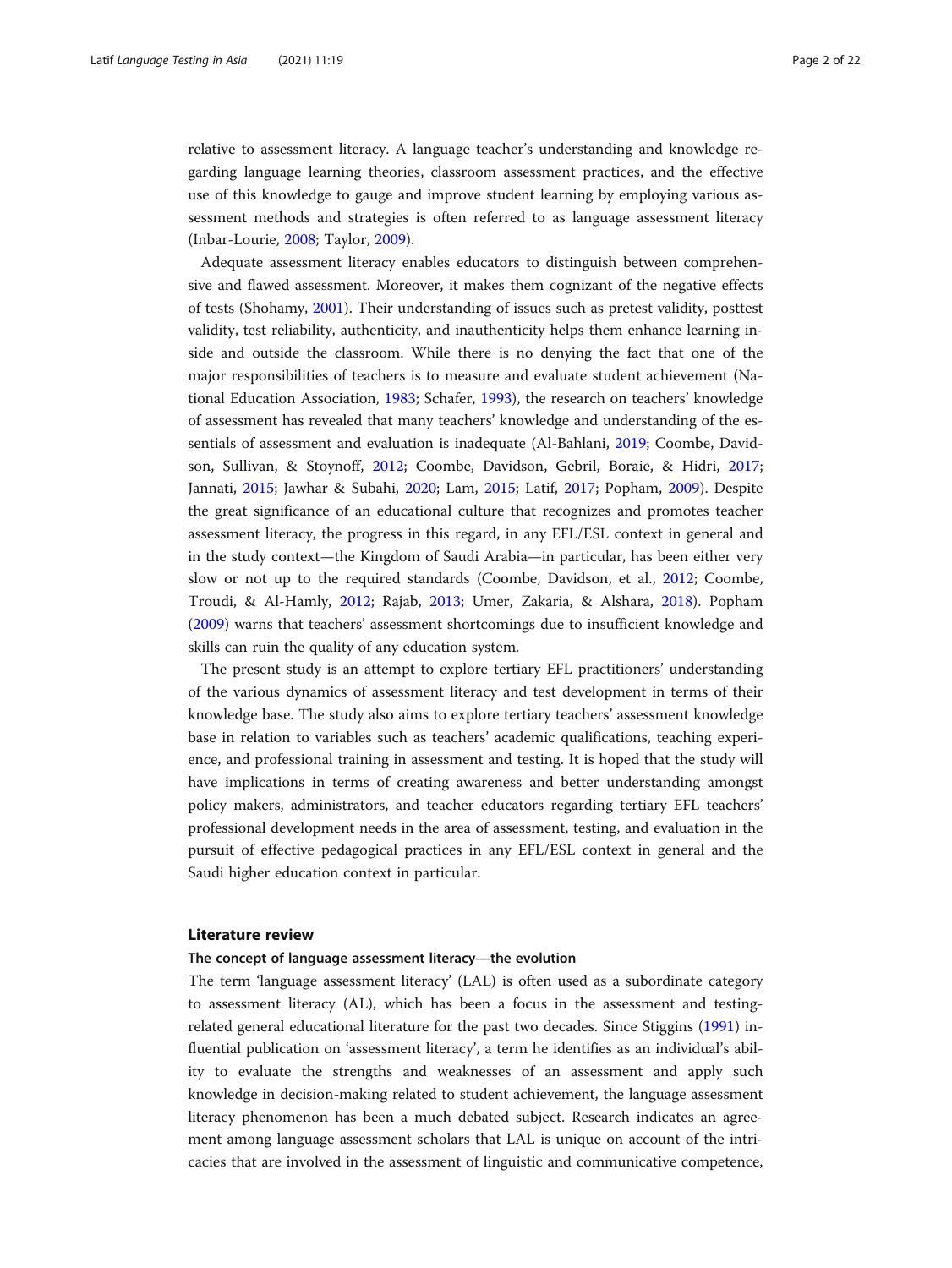knowledge, and skills (Levi & Inbar-Lourie, [2020;](#page-20-0) Vogt, Tsagari, Csépes, Green, & Sifakis, [2020](#page-21-0)). To Brindley ([2001](#page-19-0)), the first language assessor to address the notion of assessment literacy, a language assessment literate is one who is trained in and capable of handling various aspects of curriculum-based classroom assessments in a given social context. Davies ([2008](#page-19-0)), based on a review of the past five decades of language testing literature, defines language assessment literacy as a concept comprising three elements (i.e., skills, knowledge, and principles). Here, "skills" refers to teachers' expertise in test development and results analysis methods; "knowledge" relates to teachers' background knowledge about language learning theories, assessment, and classroom pedagogies; and "principles" refers to teachers' conceptual and practical understanding of assessment concepts such as 'test ethics', 'fairness', 'impact', and 'professionalism' (p. 335). Brown and Abeywickrama [\(2010\)](#page-19-0) add 'practicality' and 'authenticity' to this list of the principles of assessment together with validity, reliability, and washback. Davies' skills, knowledge, and principles model is similar to Inbar-Lourie's ([2008](#page-20-0)) how, what, and why classification of Brindley's ([2001](#page-19-0)) LAL professional development model (Harding & Kremmel, [2016](#page-19-0)). For Fulcher [\(2012\)](#page-19-0), teacher assessment literacy means having adequate knowledge and understanding of the basic principles of assessment literacy being placed "within wider historical, social, political, and philosophical frameworks" (p. 125). O'Loughlin ([2013](#page-20-0)) endorses these views, arguing that language teachers need to have the ability to critically evaluate the roles of assessment and testing in a given context from both educational and societal angles. In a study published in the same year, Scarino ([2013\)](#page-21-0) emphasizes that language teachers need to be capable of exploring and appraising their own assessment-related beliefs, personal theories, and preconceptions in order for them to be self-aware as assessors, which is an essential element of their assessment literacy. In her later article, Scarino stresses the need for language teachers to reconceptualize their assessment practices in alignment with innovative approaches that respect cultural and linguistic diversity against the background of the ever more complex linguistically and culturally diverse classroom contexts arising from globalization (Scarino, [2017\)](#page-21-0). More recently, agreeing with these arguments, Coombe, Vafadar, and Mohebbi [\(2020\)](#page-19-0) emphasize the importance of language teachers broadening their "contextual-related knowledge and inter-related competencies", taking into account multiple inter-linked dynamics such as "teacher independence, identity as assessor, and critical perspectives" as important features of their assessment literacy (p. 12). These views are further endorsed by Yan and Fan [\(2020](#page-21-0)) and Levi and Inbar-Lourie [\(2020\)](#page-20-0), who state that the development of LAL as a social and co-constructed phenomenon should be viewed as a dynamic learning process facilitated by a variety of experiential and contextual factors instead of being considered as a passive accumulation of skills and knowledge. The above discussion highlights that the concept of LAL has been continuously evolving over time, though there is no commonly acknowledged LAL framework thus far (Harding & Kremmel, [2016](#page-19-0)).

#### The 'knowledge base' construct in language assessment literacy and related research

Teachers' assessment knowledge base is a fundamental component of their assessment literacy (Giraldo, [2021](#page-19-0); Inbar-Lourie, [2008](#page-20-0); Popham, [2009](#page-21-0)). Since the publication of the 1990 Standards for Teacher Competence in Educational Assessment of Students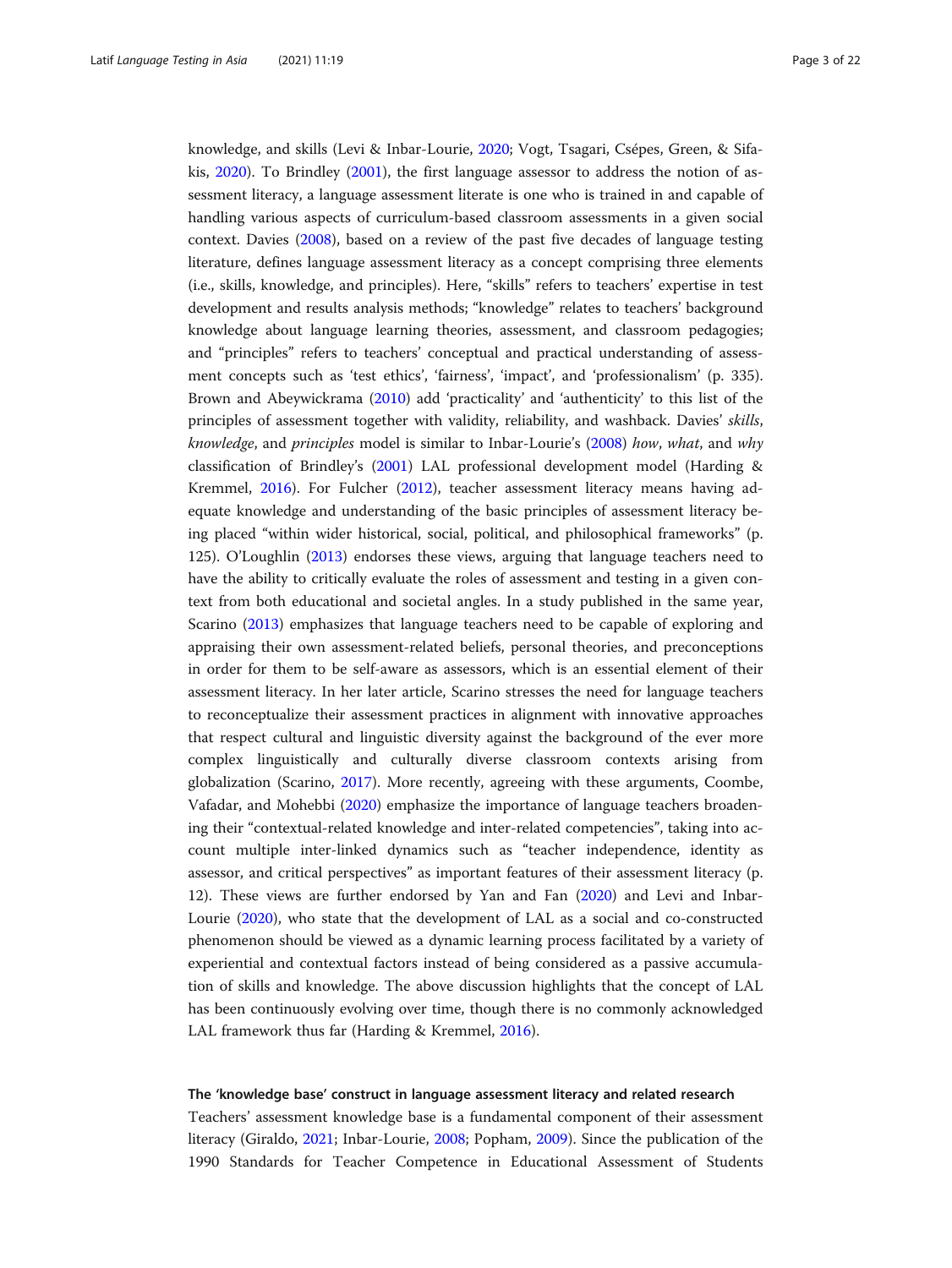(American Federation of Teachers, National Council on Measurement in Education, National Education Association, [1990](#page-19-0)) and the seminal publication of Black and Wiliam ([1998](#page-19-0)), which led to the formation of the "Assessment Reform Group [\(2002](#page-19-0))" based on constructivist assessment philosophy (Levi & Inbar-Lourie, [2020,](#page-20-0) p. 169), the scholarly work in many dimensions of the language assessment field has made a substantial progress. Some research projects have focused on determining which particular aspects of knowledge and skills might be necessary for teachers to be considered assessment literate, conceptualizing teacher assessment literacy in the general and language education fields (e.g., American Federation of Teachers, National Council on Measurement in Education, National Education Association, [1990](#page-19-0); Levi & Inbar-Lourie, [2020](#page-20-0); Taylor, [2013](#page-21-0)). Taylor ([2013](#page-21-0)) identifies eight dimensions of teacher assessment knowledge, skills, and principles that constitute their language assessment literacy. These are knowledge of theory, technical skills, principles and concepts, language pedagogy, sociocultural values, local practices, personal beliefs/attitudes, and scores and decision making. She stresses that the level of competence and expertise in these areas of required assessment-related knowledge varies according to the level of responsibility and role in the assessment process. Since different stake holders such as language test developers, language assessment researchers, and language teachers have different roles and responsibilities, they are expected to have different assessment knowledge base profiles based on their needs, interests, and opportunities in the assessment process (Kim, Chapman, Kondo, M., Kondo, A., & Wilmes, [2020](#page-20-0); Kremmel & Harding, [2020](#page-20-0); Yan & Fan, [2020\)](#page-21-0). Another area that has received scholarly attention has been the connection between teacher assessment quality and student accomplishment (e.g., Coombe, Davidson, et al., [2012;](#page-19-0) Coombe, Troudi, & Al-Hamly, [2012](#page-19-0); Djoub, [2017](#page-19-0); Earl, [2013;](#page-19-0) Popham, [2009](#page-21-0)). Studies on this topic indicate that the implementation of quality classroom assessments has a strong impact on the quality of classroom pedagogical practices, resulting in higher levels of learner achievement. Linked to these conclusions, there have been some studies in different contexts across the globe that have endeavoured to examine teachers' assessment knowledge base and level of assessment literacy using different assessment literacy measures at the pre-service and the in-service level (e.g., Al-Bahlani, [2019](#page-18-0); Al-kharusi, Aldhafri, Alnabhani, & Alkalbani, [2012](#page-19-0); Davidheiser, [2013](#page-19-0); Djoub, [2017;](#page-19-0) Jawhar & Subahi, [2020;](#page-20-0) Levi & Inbar-Lourie, [2020](#page-20-0); Mertler, [2003;](#page-20-0) Volante & Fazio, [2007](#page-21-0)). Most of the research on pre-service teachers' preparation in the area of assessment and testing (e.g. Al-kharusi et al., [2012;](#page-19-0) Beziat & Coleman, [2015](#page-19-0); Campbell & Mertler, [2004;](#page-19-0) Graham, [2005;](#page-19-0) Volante & Fazio, [2007](#page-21-0)) focus on future school teachers. A common finding of most of these studies is that pre-service teachers lack a sufficient assessment knowledge base and the skills necessary to carry out various assessment tasks indicating the need for assessment literacy training based on practicebased, assessment-related experience activities to bridge the gap between theory and practice. Similarly, investigations into teachers' assessment knowledge base at the inservice level have also addressed school teachers in general, indicating a scarcity of research on tertiary EFL teachers' assessment-related competence; this is particularly true in the EFL context of the Middle East. The research on school teachers' assessment knowledge and competence can be grouped into two categories: those that employ selfdescribed measures and those that use objective measures (i.e., a variety of test instruments) to assess teachers' assessment-related skills and capabilities. Among the studies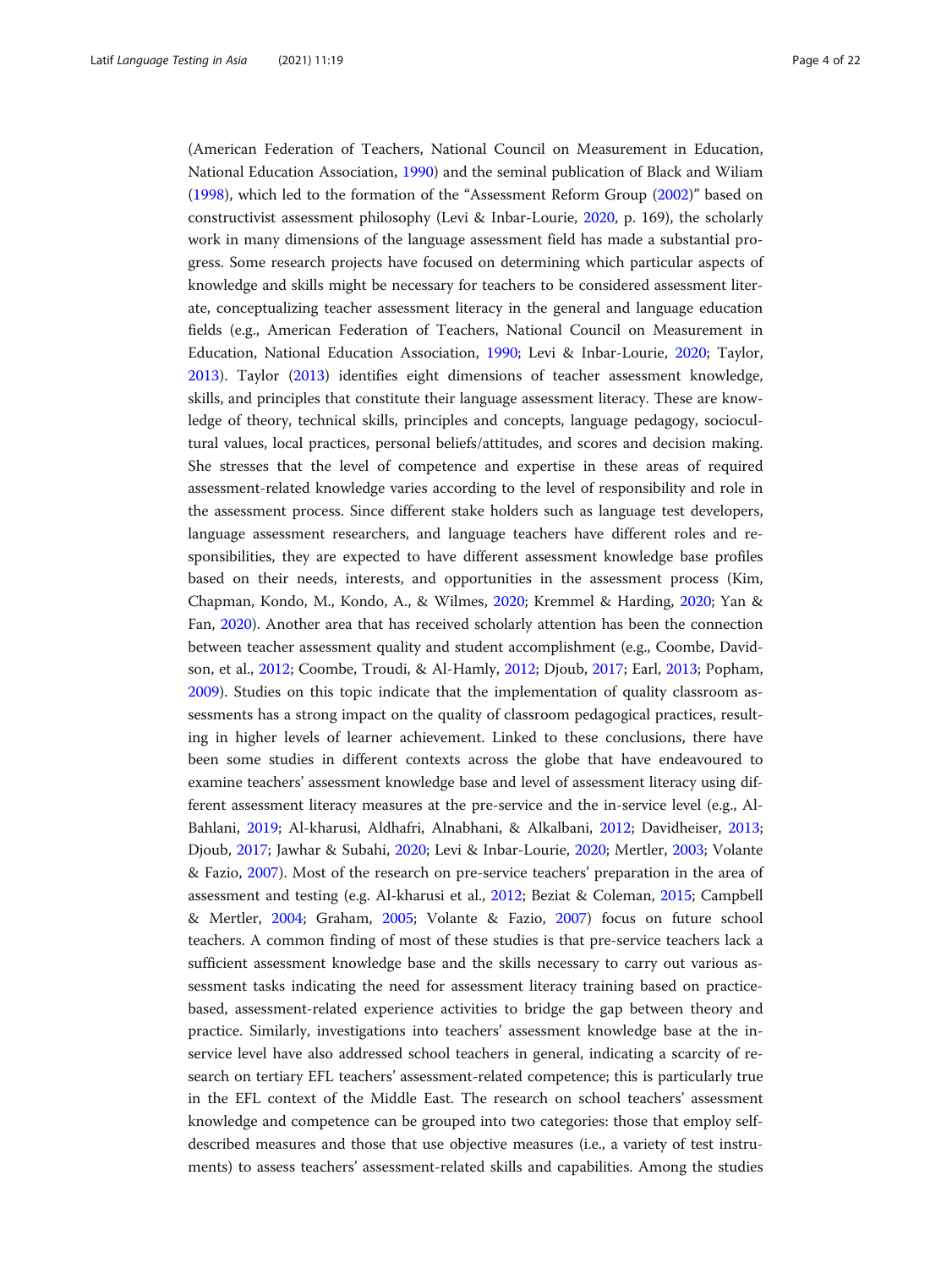that are based on self-report measures (i.e., the questionnaires and surveys through which the language teachers describe their assessment competence) are Al-kharusi et al. [\(2012\)](#page-19-0), Fulcher ([2012](#page-19-0)), Plake, [1993;](#page-20-0) Lam [\(2019\)](#page-20-0), and Tsagari and Vogt ([2017](#page-21-0)). The common finding of all these studies is EFL teachers' self-described inadequate assessment knowledge base, indicating a strong need for in-service teacher professional training in the area of language assessment, testing, and evaluation. The researchers reported that the teachers involved in the studies were cognizant of the fact that their assessment-related competence and knowledge base was inadequate and deficient and that they needed professional preparation to fulfil their roles. For instance, some of the common areas of professional training need were assessment purposes; assessment methods; classroom-based assessments; ethical aspects of assessment use; and issues related to assessment reliability, validity, and wash back. The other category of studies on school teachers' assessment knowledge base includes investigations based on objective measures, that is, some kind of assessment knowledge test or teacher assessment literacy questionnaire (e.g. Al-kharusi et al., [2012](#page-19-0); Davidheiser, [2013;](#page-19-0) Djoub, [2017;](#page-19-0) Kiomrs, Abdolmehdi, & Naser, [2011](#page-20-0); Muhammad, Hama, & Bardakçı, [2019;](#page-20-0) Plake, Impara, & Fager, [1993\)](#page-20-0). Like the self-reported measures-based studies, these more objective measures-based investigations report that teachers lack sufficient assessment knowledge and understanding.

In the context of the Middle East, Al-kharusi et al. ([2012](#page-19-0)), employing a descriptive survey as the research design, measured the assessment competence of 165 school teachers teaching various subjects in different parts of the Sultanate of Oman. The results of the study indicated that teachers' average score on the Teacher Assessment Literacy Questionnaire (Plake et al., [1993](#page-20-0)) was 12.42 on the 32-item test, suggesting poor and insufficient assessment competence. In the same context, another study that examined English language teachers' assessment knowledge base was conducted by Al-Bahlani [\(2019](#page-18-0)). The findings of the study suggest that although tertiary EFL teachers perceive themselves as having moderate assessment-related competence and training, their actual knowledge and understanding of assessment and testing is very limited, as is obvious from their average performance on the assessment knowledge test  $(M =$ 56.34%), which is based on Brookhart's [\(2011\)](#page-19-0) formative assessment principles. The findings also reveal that teachers have gaps in their understanding of assessment principles used to evaluate assessment tasks such as clarity, authenticity, practicality, validity, and reliability. In the context of Saudi Arabia, to my knowledge, the only two studies conducted on this subject in the tertiary EFL context are by Umer et al. ([2018](#page-21-0)) and Jawhar and Subahi [\(2020\)](#page-20-0). Umer et al. ([2018](#page-21-0)), in their mixed-method study, investigated university teachers' assessment practices in terms of their alignment with the recommended good practice in the literature, whereas Jawhar and Subahi [\(2020\)](#page-20-0) studied the assessment literacy level of tertiary instructors working at a public sector university based on questionnaire data obtained via the Classroom Assessment Literacy Inventory developed by Mertler and Campbell ([2005](#page-20-0)) and a demographic questionnaire. The results of both these small-scale studies reveal participants' low level of assessment literacy.

The literature reviewed above clearly suggests that there is dearth of scholarship that explores tertiary language teachers' assessment literacy in terms of their knowledge base in the EFL context of the Middle East in general and the context of the present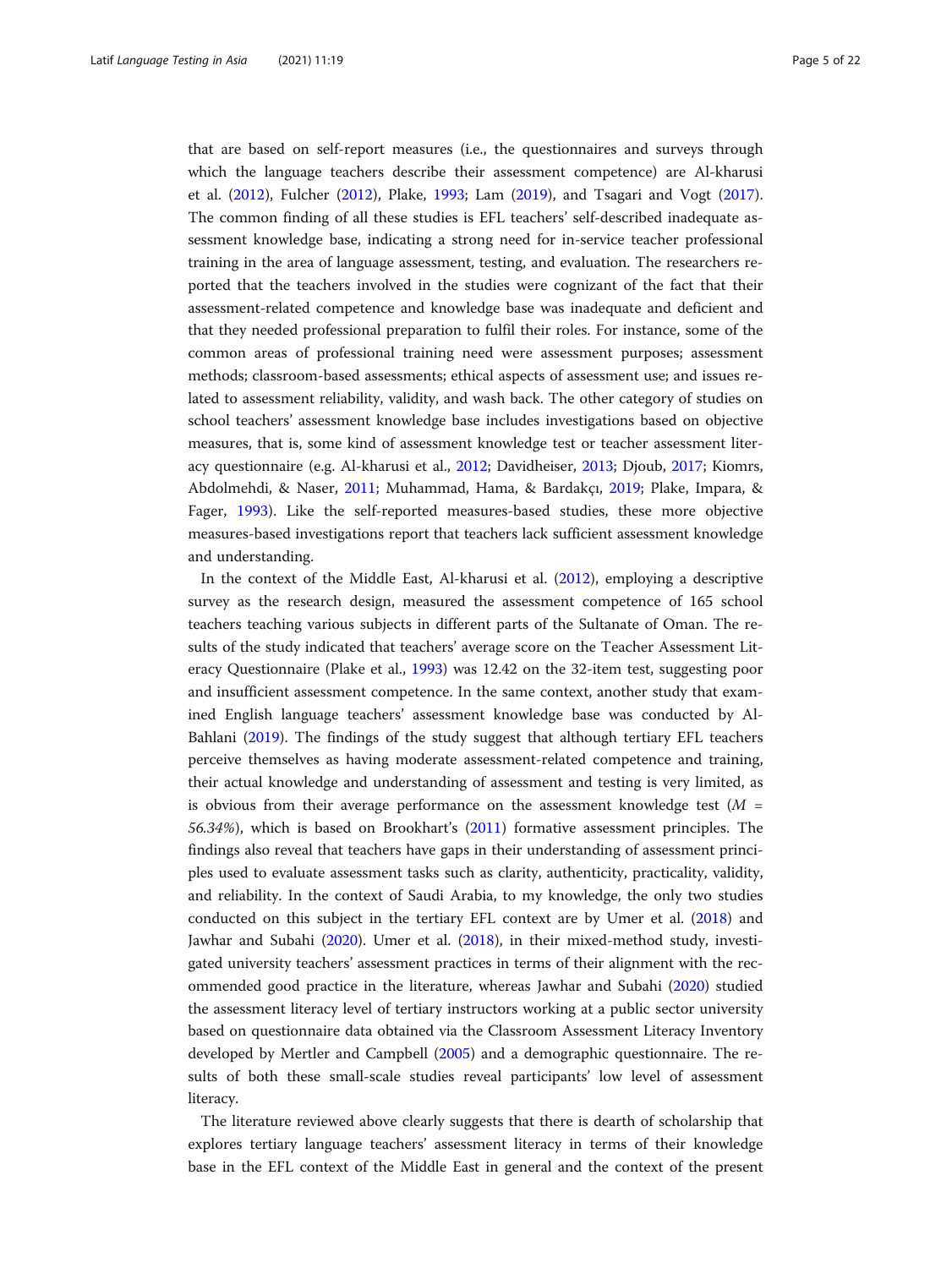study, Saudi Arabia, in particular. In addition, it is important to note that the assessment literacy instruments used in most of the studies reviewed above whether concerning pre-service or in-service teachers' assessment knowledge base (e.g., ALI, Mertler, [2002](#page-20-0); CALI, Mertler & Campbell, [2005](#page-20-0); TALQ, Plake et al., [1993](#page-20-0)), were developed in an English-as-a-first-language context, the USA, and they were used to assess school teachers' understanding of the general concepts of assessment and testing applicable to the general education field and not necessarily the English language field. The adapted instrument (the Classroom Assessment Literacy Questionnaire—CALQ) employed in the present large-scale study, however, reflects tertiary EFL contextual requirements. It includes two additional standards, one on the importance of keeping assessment records and the second on the importance of assessment quality assurance and control issues.

Considering the fact that the number of studies on tertiary EFL teachers' assessment literacy is limited, the present study is an attempt to bridge this gap in the literature. Since language assessment literacy is viewed as "a dynamic context-dependent social practice" (Willis, Adie, & Klenowski, [2013,](#page-21-0) p. 242), investigating teacher assessment literacy in a specific contextualized setting is critical in terms of further exploring the various dynamics of the concept of language assessment literacy. Given the massive socioeconomic reforms that Saudi Arabian society is currently undergoing and their recognition of the significance of promoting knowledge-based economy by developing skilled and educated human resources as the main target of the National Transformation Program (NTP), the importance of such a study cannot be underestimated. Some of the ambitious strategic goals of NTP, an important pillar of the Kingdom's Vision 2030, include teacher training and professional development, creative and innovative learning environment, improved curricula and effective classroom pedagogies aligned with successful contemporary practices, and improved recruitment policy. Against such a background, the recognition of the importance of assessment and teachers' assessment literacy in order to better understand the implications of educational outcomes is inevitable. Research indicates that an individual teacher's assessment knowledge base is an essential component of their academic and professional repertoire and plays a vital role in the overall success and effective implementation of the assessment system in any educational context (Fishbein & Ajzen, [2010](#page-19-0); Xu & Brown, [2016\)](#page-21-0). Taking this into account, this study investigates EFL teachers' assessment knowledge base in the Saudi higher education context in the pursuit of teacher development in the area of assessment and testing.

# The study

Paradigmatically, the study is based on pragmatism as a philosophical approach that opposes the incompatibility thesis stance, the term used by Howe [\(1988\)](#page-20-0) to discourage involvement in paradigm wars between positivist and interpretivist philosophies (Tashakkori & Teddlie,[1998](#page-21-0)). Pragmatism primarily focuses on what is best suited to solve the research problem being investigated. Theoretically, the study is informed by Vygotsky's sociocultural theory [\(1978\)](#page-21-0) recognizing the place and role of sociocultural dynamics in the process of language and language assessment literacy development. Hill and McNamara [\(2011\)](#page-20-0) point out that classroom assessment being entrenched in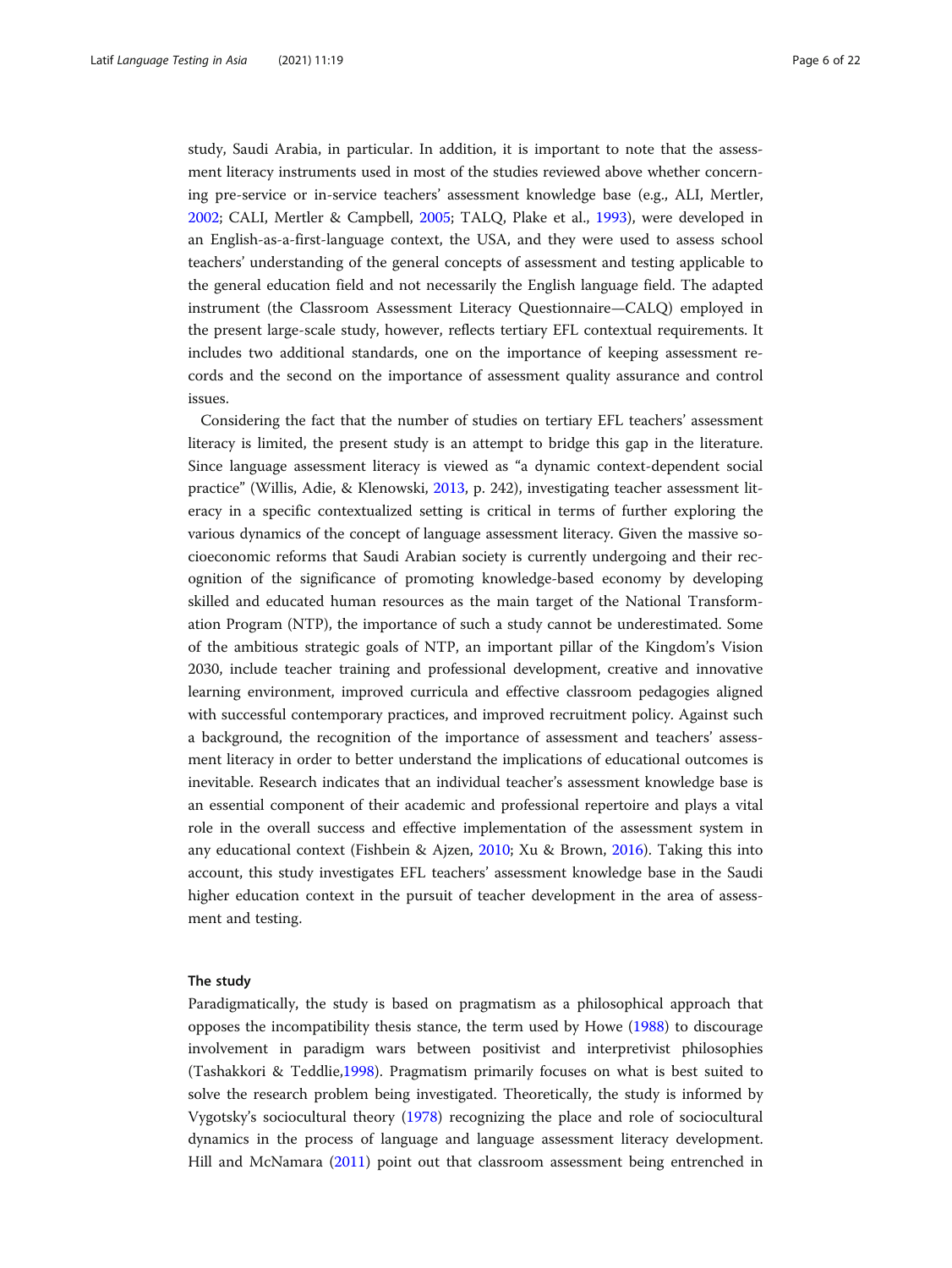multifarious sociocultural subtleties results in meaning-making being a social and constructive phenomenon. McNamara [\(2000\)](#page-20-0) holds that there is an inseparable connection between assessment and its social context. Every context has its own distinct institutional and educational policy dynamics, which influence pre-assessment, duringassessment, and post-assessment processes and procedures. Such recognition of the significant role of the dynamics of sociocultural milieu in the whole process of language learning, its assessment, and teachers' assessment knowledge base has led to calls for multidimensional professional expertise on the part of language teacher–assessors. Hence, it is important to explore if the assessment-related decisions and practices of language teachers are founded on sound theoretical as well as practical knowledge or if there are gaps in their understanding of the dynamics of assessment literacy.

# Research questions

- 1. What is the tertiary EFL practitioners' knowledge base in assessment and testing?
- 2. Which areas of assessment literacy and test development do EFL practitioners in the KSA find challenging?
- 3. What is the relationship between tertiary EFL teachers' assessment knowledge base and their academic profile, teaching experience, and PD training background?

#### Methodology

# The participants and the context of the study

A randomly selected large probabilistic sample of 80 tertiary-level EFL practitioners participated in the research. The majority of the respondents were male (71%), as shown in Table 1 below. Regarding their educational background, more than half of the respondents (45) held a master's degree, 21 were bachelor's degree holders, and the remaining 14 had a doctoral degree. Most of the respondents were experienced EFL practitioners. Half of them (40) reported having between 16 and 20 years of teaching experience.

Data were collected from EFL teachers working in five public and private sector (4 public; 1 private) higher education institutes located in three main cities of the Eastern

|                                    | Variable      | $N = 80$ | Percentage |
|------------------------------------|---------------|----------|------------|
| Gender                             | Male          | 57       | 71%        |
|                                    | Female        | 23       | 29%        |
| Educational background             | Bachelor      | 21       | 26%        |
|                                    | Master's      | 45       | 56%        |
|                                    | Doctorate     | 14       | 18%        |
| Teaching experience                | 0-5 Years     | 11       | 14%        |
|                                    | 6-10 Years    | 14       | 18%        |
|                                    | $11-15$ Years | 15       | 19%        |
|                                    | 16-20 Years   | 40       | 50%        |
| PD training/educational background | Yes           | 44       | 55%        |
|                                    | <b>No</b>     | 36       | 45%        |

| Table 1 Participants' demographic information |  |
|-----------------------------------------------|--|
|-----------------------------------------------|--|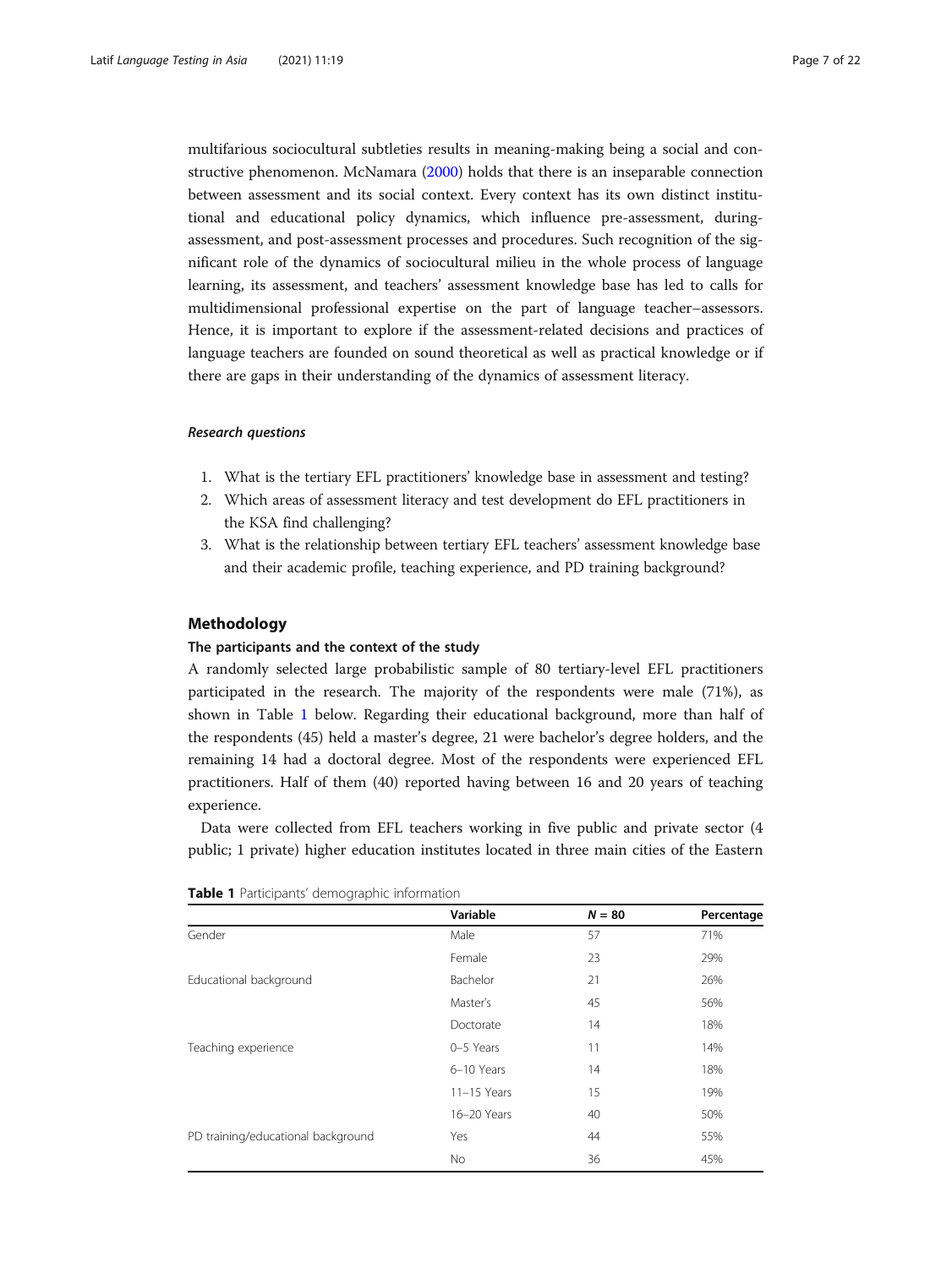Province of Saudi Arabia. This was done purposely taking into consideration the variety of backgrounds of the English teacher population. Most of the universities in the kingdom offer a Preparatory Year English Language Program that comprises two semesters and sometimes a third (summer semester) if needed. A large number of tertiary-level students intending to pursue undergraduate degrees in diverse disciplines enrol in this programme. These students have to pass the 1-year English (EAP) programme, which is, in most cases, an outcomes-based curriculum, to be able to transfer to various university departments where the medium of instruction is English. In addition to a PYP, some of these universities offer bachelor's degrees in English language. The teachers who teach these programmes come from multi-cultural backgrounds and have wideranging academic and professional achievements.

# Method

# Instruments and data collection

An assessment literacy questionnaire (adapted from the Assessment Literacy Inventory, Mertler & Campbell, [2005](#page-20-0) and Classroom Assessment Knowledge Test, Tao, [2014](#page-21-0)) was used in order to understand the dynamics of teachers' knowledge base in assessment and testing. Both the research instruments (i.e., the Assessment Literacy Inventory of Mertler and Campbell [\(2005\)](#page-20-0) and the Classroom Assessment Knowledge Test by Tao ([2014](#page-21-0))) went through a rigorous development process before they were used for data collection. The Assessment Literacy Inventory used by Mertler and Campbell ([2005](#page-20-0)) was based on an original instrument named the Teacher Assessment Literacy Questionnaire introduced by Plake et al. ([1993](#page-20-0)). The standards for Teacher Competence in the Educational Assessment of Students (American Federation of Teachers, National Council on Measurement in Education, National Education Association, [1990\)](#page-19-0) serve as the basis of this questionnaire, which later went through in-depth content validation and detailed item analysis by the members of the National Council on Measurement in Education. The modified form of this questionnaire used by Mertler and Campbell ([2005](#page-20-0)) was pilot tested in two stages before it was used. The overall reliability of the instrument based on pilot data was measured as Cronbach's alpha of .74.

This assessment literacy instrument was further modified by Tao [\(2014\)](#page-21-0) to develop his Classroom Assessment Knowledge Test, which was also subjected to thorough content, construct, and face validation as well as instrument reliability check procedures using the pilot stage data and findings. The assessment literacy questionnaire used in the present study is an adapted form of the above-mentioned instruments. Minor modifications were made to the original instruments. These modifications include changing names to better reflect the context of the study, changing in the order of distractors, and changing a few words and phrases in both the stem and the distractors. However, it was ensured that the content and the construct validity of the original instruments were not compromised. The overall scale reliability of the instrument used in the study was measured as a Cronbach's alpha of .713.

The assessment literacy questionnaire has four scenarios; each one is based on nine multiple-choice questions aligned with the nine total standards. Of these, seven are "Standards for Teacher Competence in the Educational Assessment of Students" (American Federation of Teachers, National Council on Measurement in Education,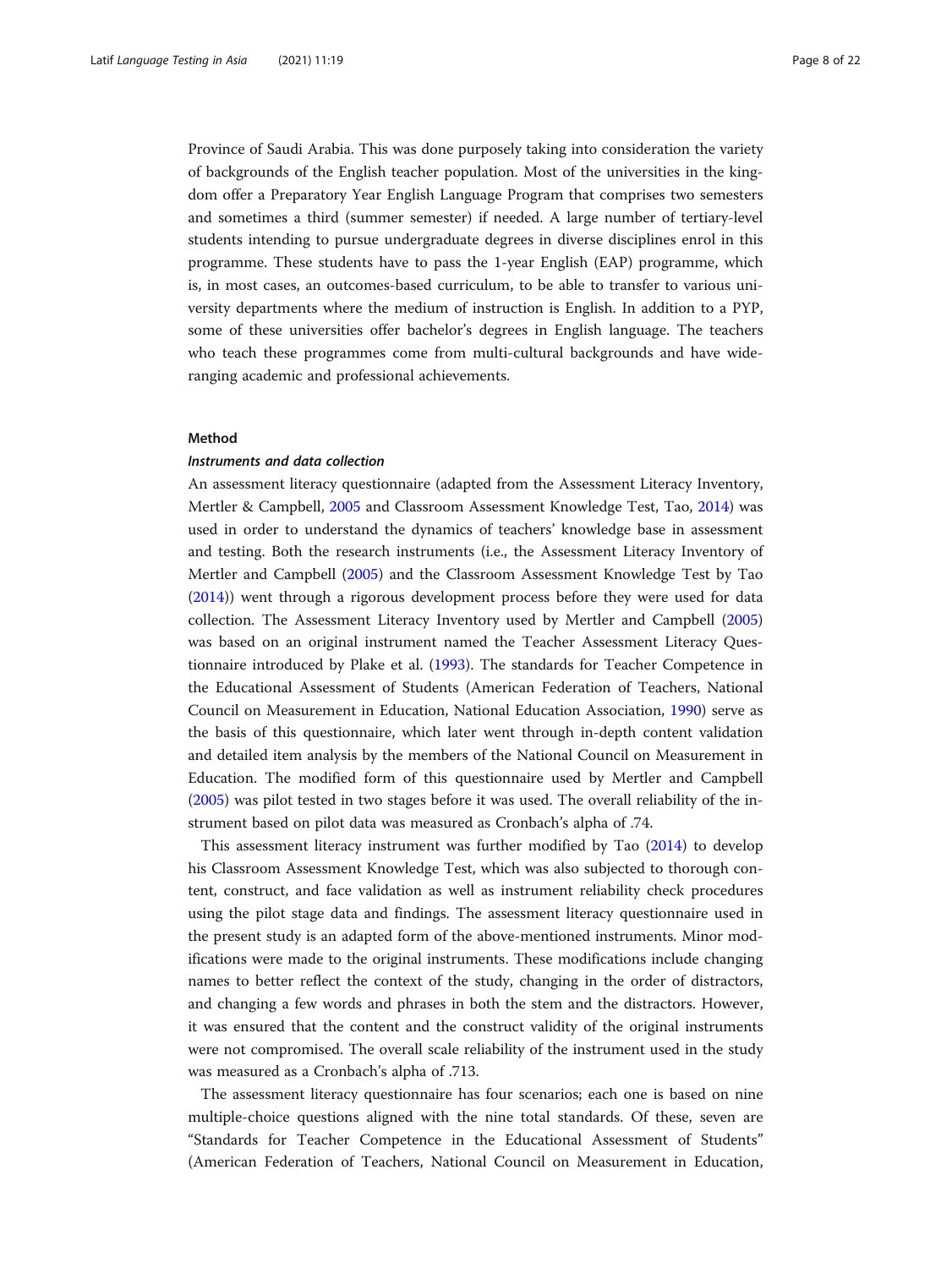National Education Association, [1990\)](#page-19-0), and the other two were introduced by Tao ([2014](#page-21-0)). All nine standards are based on the following principles of assessment and testing:

- a. Teachers should have skills to select and choose appropriate assessment methods that are suitable for making apt instructional decisions.
- b. Teachers should have skills to develop appropriate assessment methods that inform effective pedagogical practices.
- c. Teachers should have skills to administer, mark, and interpret the assessment results of assessments that they produce themselves and those that are developed and produced by others.
- d. Teachers should have skills to make important decisions regarding individual learners, classroom pedagogy, curriculum development, and institutional progress based on the assessment results.
- e. Teachers should have skills to plan and develop appropriate marking standards/ rubrics and procedures to assess learner progress.
- f. Teachers should have skills to communicate assessment results to various stake holders such as learners, school management, and parents.
- g. Teachers should have skills to recognize and appreciate the principles of test ethics; they should have appropriate understanding of issues such as test fairness, test impact, and the use of illegal and inappropriate assessment methods and information.
- h. Teachers should have knowledge and skills to record assessment-related data professionally and use it when needed or required.
- i. Teachers should have appropriate knowledge regarding assessment quality assurance and quality control issues in assessment and testing.

Before, during, and after data collection, all ethical research procedures were followed. These included getting data collection approval from the Institutional Research Committee heads at the research setting and informing participants through verbal as well as written communication about the research purpose; the intended methods and procedures to be employed; the importance of their participation in the research process; the use of data analysis; and the protection of their anonymity, confidentiality, and data.

#### Data analysis

The assessment literacy questionnaire data was analysed statistically using SPSS version 24. After uploading the questionnaire data into SPSS, a statistical analysis was carried out for the descriptive and inferential statistics. First, scale reliability check (Cronbach's alpha) was carried out. Then, the descriptive statistics were calculated, which included the frequency for nominal/categorical variables (gender, educational background, and professional development in assessment and testing) and descriptives for scale variables (questionnaire scores) for overall mean, range, standard deviation, minimum, and maximum. Before running the inferential statistics, first, it was ensured that the data met the parametric assumptions regarding a randomized sample, normal distribution of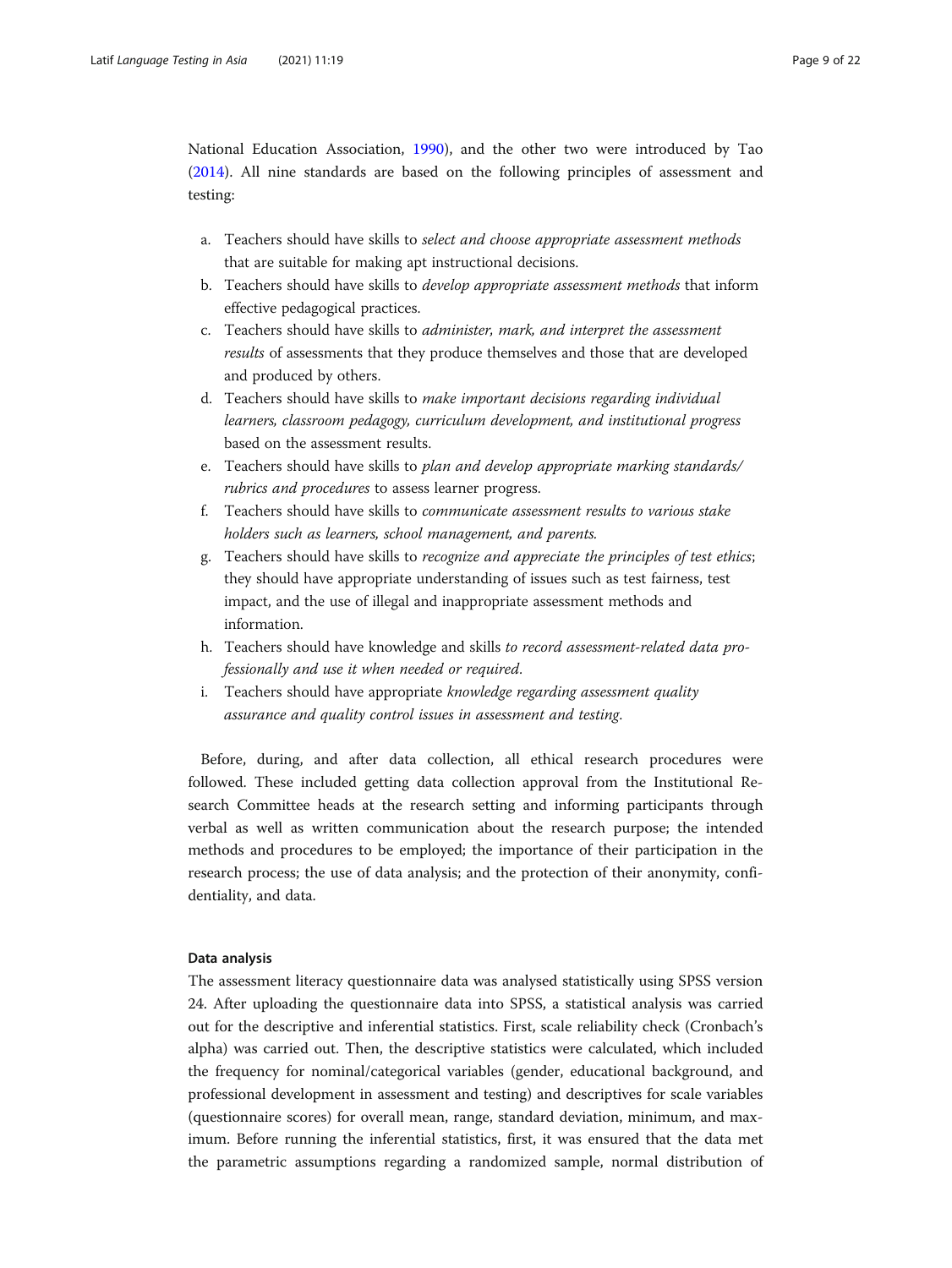data, independence (data collected from individuals and not groups), higher-level data (ratio scale), and equal variance of the variables. Then, an independent samples t test was run to compare the mean scores. To determine the statistical difference in the mean score between and within groups, one-way ANOVA was run. This was followed by post hoc tests for multiple comparisons to identify the statistical difference between and within groups.

# Results

The statistical analysis of the questionnaire data involved calculating descriptive and inferential statistics in SPSS (version 24). The descriptive analysis produced frequencies relating to the respondents' gender, educational background, and teaching experience and descriptives relating to their performance on the questionnaire in terms of the overall mean, standard deviation, range, minimum, and maximum.

#### Results of the descriptive statistics

A total of 80 respondents ( $n = 80$ ) completed the questionnaire. Of them, the majority (57) are male. As regards their academic background, more than half of them (45) are master's degree holders. Half of them (40) reported having between 16 and 20 years of teaching experience or more. Of the other half, most (29) respondents had between 6 and 15 years of teaching experience. As far as academic qualifications or in-service professional development training in the area of assessment and testing are concerned, 44 respondents reported some academic qualification or in-service training, and 36 reported having no such assessment-related training or qualification. The questionnaire data resulting from the analysis of the performance of tertiary EFL practitioners ( $n =$ 80) revealed an adequate internal consistency level (i.e.,  $\alpha$  = .713). This accords with the recommendations in the literature regarding reliability coefficients (e.g., Kehoe, [1995](#page-20-0); Nitko, [2001](#page-20-0)).

The respondents' overall mean score on the questionnaire was  $M = 17.25/36$  (47.92) %) as shown in Table 2 below, which indicates a very limited level of classroom assessment literacy among the tertiary EFL teachers who participated in the research.

The descriptive statistics revealed gaps in the assessment knowledge base of the study sample for each individual standard, too, as shown in Table [3](#page-10-0) below.

The figures indicate that the participants performed the highest on standard 7 (i.e., skills/ability to recognize and appreciate the principles of test ethics), with a total mean score of  $M = 2.56/4$  (64%). The poorest performance was on standard 3 (i.e., skills to administer, mark, and interpret the assessment results of assessments), with total mean score of  $M = 1.09/4$  (27%).

Overall, for five standards, the total mean score is above 50%, with 64% for one standard (i.e., standard 7), and a little above 50% for the other four standards: standard 1 (i.e., skills in choosing assessment methods appropriate for instructional decisions), with a total mean score of 52%; standard 4 (i.e., skills in using assessment results when

| Table 2 Total questionnaire respondents and overall mean |  |
|----------------------------------------------------------|--|
|----------------------------------------------------------|--|

|         | N  | Range | <b>Minimum</b> | Maximum | Mean | Std. deviation |
|---------|----|-------|----------------|---------|------|----------------|
| Overall | 80 | מח י  | 5.00           | 27.00   |      | ، ے. د         |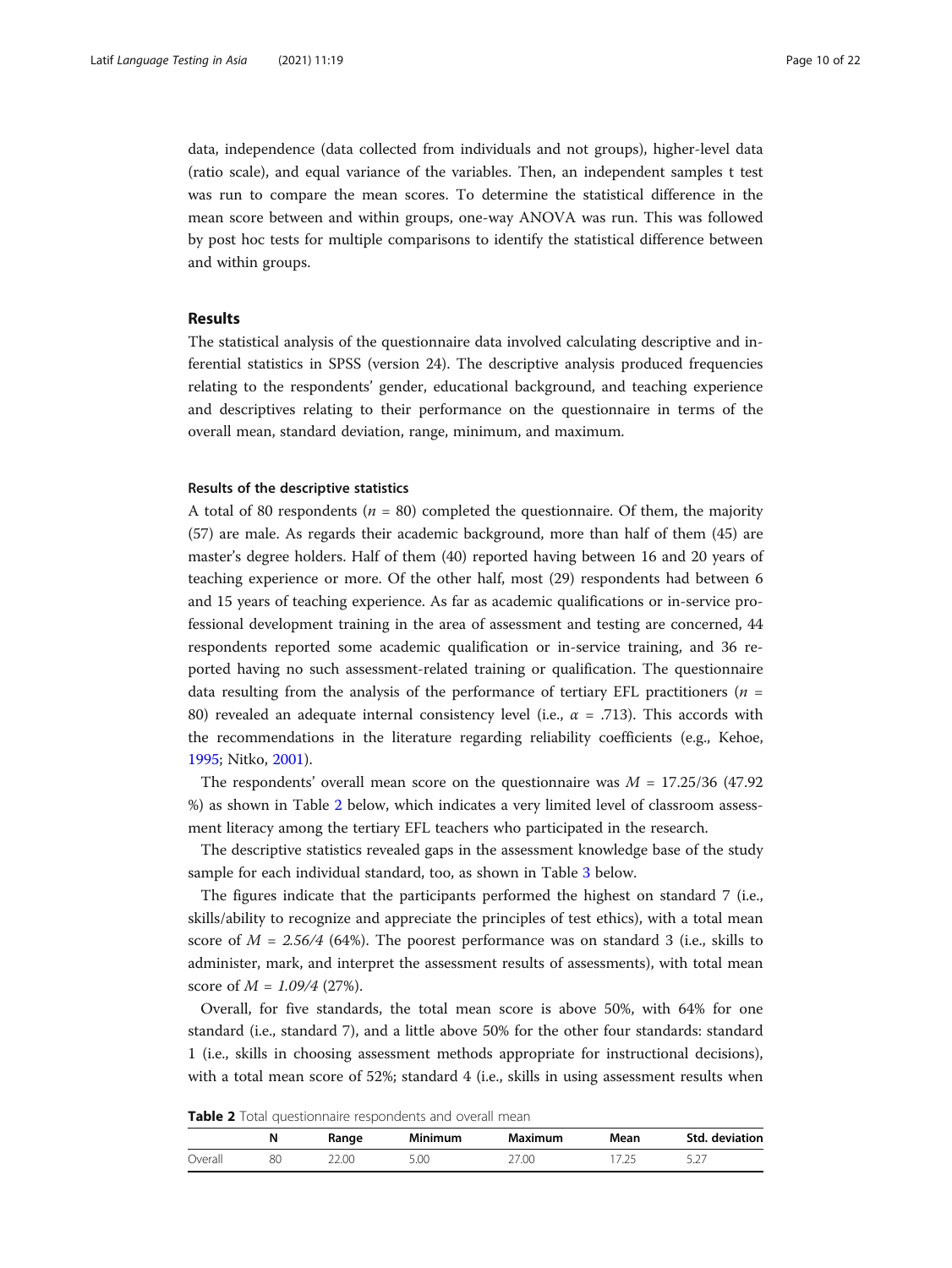|                                              | N  | Range | Minimum | Maximum | Mean | Std. deviation |
|----------------------------------------------|----|-------|---------|---------|------|----------------|
| <b>Standard 1</b><br>ALQ items 1, 10, 19, 28 | 80 | 4.00  | .00     | 4.00    | 2.10 | 1.11           |
| <b>Standard 2</b><br>ALQ items 2, 11, 20, 29 | 80 | 3.00  | .00     | 3.00    | 1.71 | .81            |
| Standard 3<br>ALQ items 3, 12, 21, 30        | 80 | 3.00  | .00     | 3.00    | 1.09 | .86            |
| <b>Standard 4</b><br>ALQ items 4, 13, 22, 31 | 80 | 4.00  | .00     | 4.00    | 2.04 | 1.04           |
| Standard 5<br>ALQ items 5, 14, 23, 32        | 80 | 4.00  | .00     | 4.00    | 2.14 | 1.19           |
| Standard 6<br>ALQ items 6, 15, 24, 33        | 80 | 4.00  | .00     | 4.00    | 1.71 | 1.39           |
| Standard 7<br>ALQ items 7, 16, 25, 34        | 80 | 4.00  | .00     | 4.00    | 2.56 | 1.07           |
| Standard 8<br>ALQ items 8, 17, 26, 35        | 80 | 4.00  | .00     | 4.00    | 1.83 | .98            |
| Standard 9<br>ALQ items 9, 18, 27, 36        | 80 | 4.00  | .00     | 4.00    | 2.08 | 1.09           |
| Valid N (listwise)                           | 80 |       |         |         |      |                |

<span id="page-10-0"></span>Table 3 Total questionnaire mean for each standard

making decisions about individual students, planning teaching, developing curriculum, and school improvement), with a total mean score of 51%; standard 5 (i.e., developing valid grading procedures that use student assessments), with a total mean score of 53%; and standard 9 (i.e., knowledge regarding quality assurance and quality control issues in assessment and testing), with a total mean score of 52%.

The areas wherein the total mean score is below 50% are standard 2 (i.e., skills in developing assessment methods appropriate for instructional decisions), with a mean score of 42%; standard 3 (i.e., skills in administering, scoring and interpreting the results of both externally-produced and teacher-produced assessment methods), with a mean score of 27%; standard 6 (i.e., skills in communicating assessment results to different stakeholders such as students, parents, administrators, and other educators), with a mean score 42%; and standard 8 (i.e., knowledge and skills in recording assessmentrelated data professionally and using it as needed), with a mean score of 45%.

The results based on the descriptive statistics were used to answer the research questions one and two. The first research question is related to tertiary EFL practitioners' knowledge base in assessment and testing. The findings indicate that the knowledge base of tertiary EFL practitioners who participated in the research by completing the questionnaire is very limited (overall  $M = 17.25/36$ ; SD = 5.27). This is evident in their performance on each individual standard, too. There is just one area where their mean score is above 60%.

The second research question relates to the areas of assessment literacy and test development that the EFL practitioners in the KSA find challenging. The results of the study show that generally the teachers have difficulties in almost all areas delineated as "Standards for Teacher Competence in the Educational Assessment of Students" by the American Federation of Teachers, National Council on Measurement in Education, National Education Association ([1990\)](#page-19-0) and Tao [\(2014](#page-21-0)). Although there is only one area, standard 7 (i.e., skills/ability to recognize and appreciate the principles of test ethics),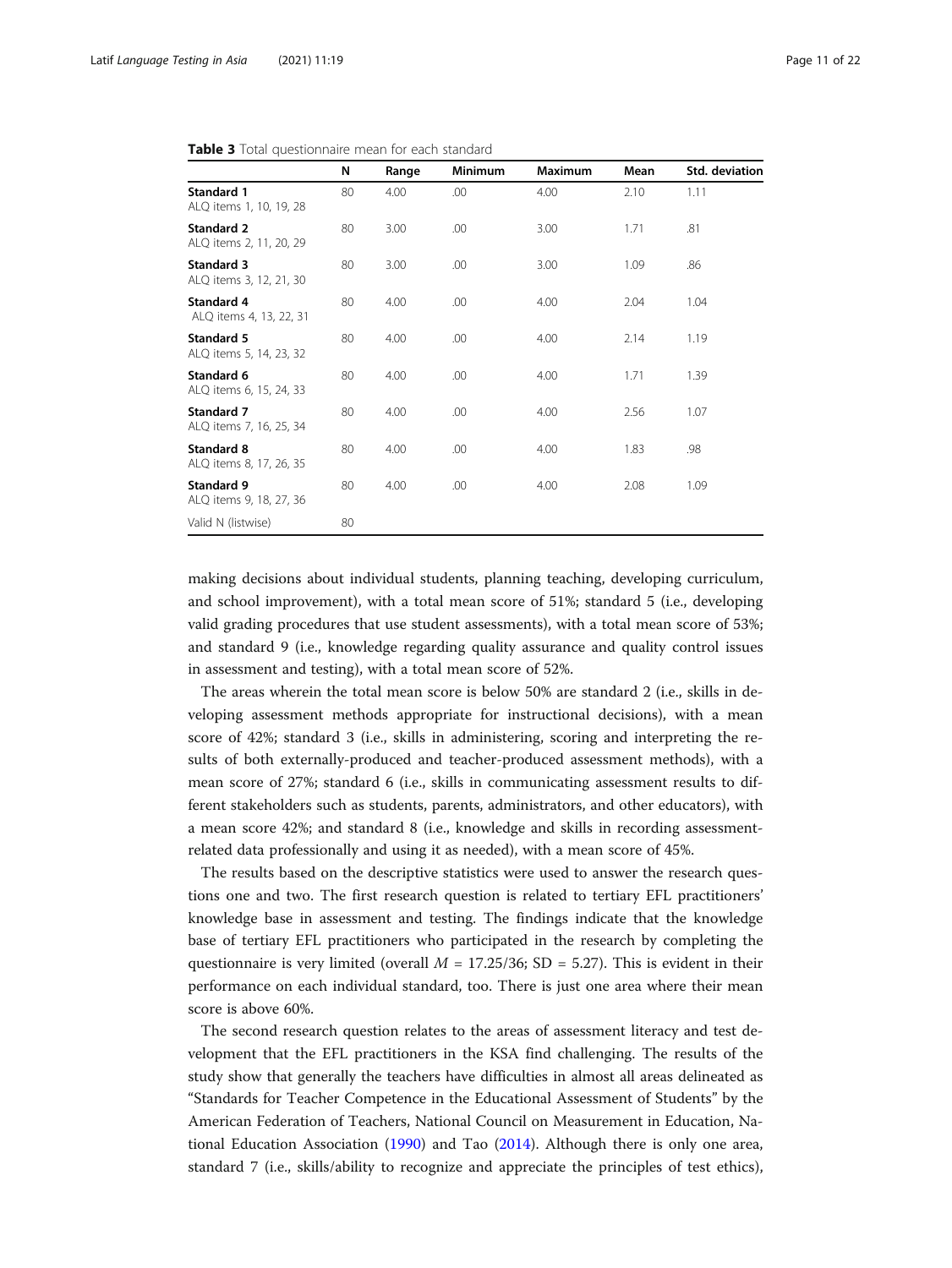where the mean score is above 60%, we consider those areas as challenging where the participants' performance is below 50%, indicating very limited understanding and knowledge relating to the various aspects of classroom assessment. These areas encompass standards 2, 3, 6, and 8. These standards relate to the teachers' skills in developing assessment methods appropriate for instructional decisions; skills in administering, scoring, and interpreting the results of both externally produced and teacher-produced assessment methods; skills in communicating assessment results to different stakeholders such as students, parents, administrators, and other educators; and skills in recording assessment-related data professionally and using it as needed. On all these areas, the most challenging one, as reflected by the questionnaire results, is standard 3 (i.e., skills in administering, scoring, and interpreting the results of both externally produced and teacher-produced assessment methods), which had an overall mean score of  $M = 1.09/4$ ; SD = .86 (27%).

#### Results of the inferential statistics

The inferential statistics were based on an independent samples t test and one-way between-groups analysis of variance (ANOVA), which were used to determine if there was any significant difference in the respondents' mean score in terms of gender, educational background, teaching experience, and professional development profile in the area of assessment and testing. According to the results of the independent samples t test, there was no statistically significant difference between the overall mean scores for the male ( $M = 17.14$ ; SD = 5.54) and female respondents ( $M = 17.52$ ; SD = 4.61). There was also no statistically significant difference between the overall mean scores of the respondents who had some assessment and testing-related qualification or professional development training background and those who did not, as shown in Table 4 below.

On the other hand, the results of one-way between-groups analysis of variance (ANOVA), which was conducted in order to explore the impact of respondents' educational background and teaching experience on their performance on the assessment literacy questionnaire, indicate a statistically significant difference at  $p \leq .05$ . For instance, as shown in the table below (Table [5\)](#page-12-0), the overall mean score of those who had a doctoral degree ( $M = 19.36$ ; SD = 5.26) was significantly higher than that of those who had a bachelor's degree ( $M = 15.10$ ; SD = 6.16). However, there was no significant difference in the overall mean score between master's degree holders ( $M = 17.60$ ; SD = 4.54) and doctoral degree holders  $(M = 19.36; SD = 5.26)$ .

As regards the impact of respondents' teaching experience on their mean score on the questionnaire, the results shown in Table [6](#page-12-0) below indicate that the respondents with teaching experience ranging between 11 and 20 or more years scored higher than those whose teaching experience ranged between 0 and 10 years.

The third research question was answered using the results of the above inferential statistics. This question focused on exploring teachers' assessment knowledge base in relation to demographic variables such as gender, educational background, teaching

|             | Academic qualification or PD training in assessment and testing N Mean Std. deviation |             |  |
|-------------|---------------------------------------------------------------------------------------|-------------|--|
| Overall Yes |                                                                                       | 44 1693 540 |  |
|             | No.                                                                                   | 36 1764 515 |  |

**Table 4** Total questionnaire mean according to background in assessment & testing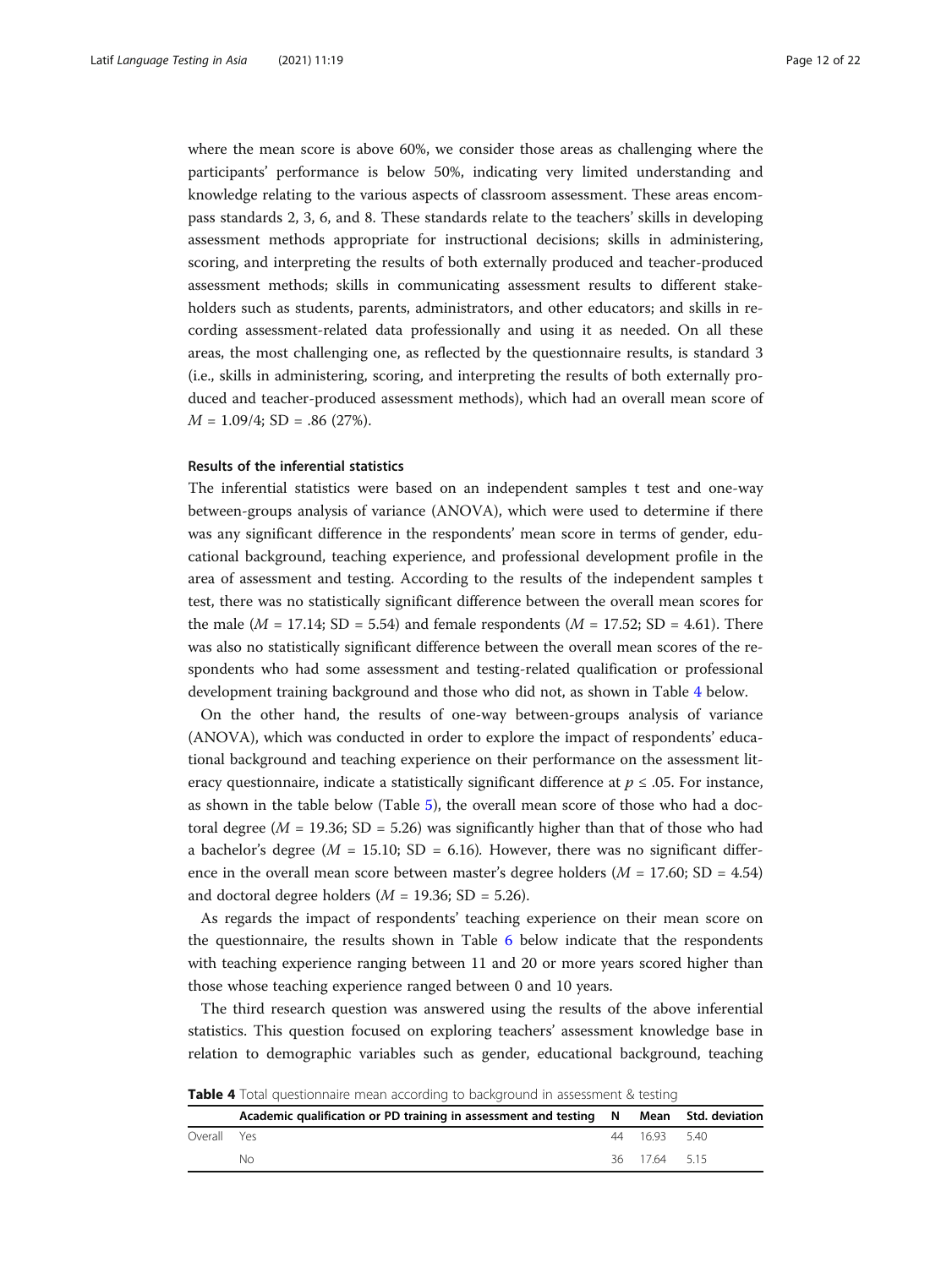|                               |       | $\tilde{}$ | $\tilde{\phantom{a}}$ |                |  |
|-------------------------------|-------|------------|-----------------------|----------------|--|
| <b>Educational background</b> |       | N          | Mean                  | Std. deviation |  |
| Overall                       | BA    | 21         | 15.10                 | 6.16           |  |
|                               | MA    | 45         | 17.60                 | 4.54           |  |
|                               | PhD   | 14         | 19.36                 | 5.26           |  |
|                               | Total | 80         | 17.25                 | 5.27           |  |

<span id="page-12-0"></span>**Table 5** Total questionnaire mean according to educational background

experience, and professional training profile related to assessment education. The results indicate better performance on the questionnaire of respondents with a higher academic and work experience background. However, the findings also suggest that there was no significant difference in performance between the respondents with and without any assessment-related professional training background.

#### **Discussion**

Teachers' assessment knowledge base is an integral component of their assessment literacy (Fulcher, [2012;](#page-19-0) Giraldo, [2021](#page-19-0); Inbar-Lourie, [2008;](#page-20-0) Popham, [2009;](#page-21-0)Taylor, [2013](#page-21-0)).

The participants' average performance on the Assessment Literacy Questionnaire suggests their limited assessment knowledge base. Their total mean score on the questionnaire of either below 50% or a little above 50% on 8 of the 9 standards indicates their limited understanding, skills, and abilities relating to the various assessment competencies or standards as delineated by American Federation of Teachers, National Council on Measurement in Education, National Education Association ([1990](#page-19-0)) and Tao ([2014](#page-21-0)). These assessment competencies or standards are related to teachers' skills and abilities in several key areas discussed earlier in the section on Instruments and data collection. The area where the participants performed the best is related to recognizing test ethics-related issues ( $M = 2.56/4$ ), which is consistent with the results of Davidheiser's ([2013\)](#page-19-0) and Tao's [\(2014\)](#page-21-0) studies. On the other hand, they performed worst in the area related to administering, scoring, and interpreting the results of both externally produced and teacher-produced assessment methods.

These results are somewhat consistent with the literature in that most of the researchers who have used either CALI (Campbell & Mertler, [2004\)](#page-19-0) or the Teacher Assessment Literacy Questionnaire—TALQ (Plake et al., [1993\)](#page-20-0) have reached a consensus that teachers' assessment-related knowledge is by and large insufficient with regard to assessment standards and expectations, with some variations in terms of strengths and weaknesses in different areas with different samples (e.g. Al-kharusi, Kazem, & Al-Musawai, [2011](#page-19-0); Campbell, Murphy, & Holt, [2002;](#page-19-0) Davidheiser, [2013;](#page-19-0) Jawhar & Subahi, [2020](#page-20-0); Kiomrs et al., [2011](#page-20-0); Muhammad et al., [2019;](#page-20-0) Plake et al., [1993](#page-20-0); Tao, [2014](#page-21-0)). The variation in the results in different areas may be due to the difference in assessment-

**Table 6** Total questionnaire mean according to teaching experience

|         |                 | N  | Mean  | Std. deviation |
|---------|-----------------|----|-------|----------------|
| Overall | $0-5$ years     |    | 14.91 | 5.01           |
|         | $6-10$ years    | 14 | 15.43 | 5.32           |
|         | $11-15$ years   | 15 | 18.40 | 3.81           |
|         | $16 - 20$ years | 40 | 18.10 | 5.58           |
|         | Total           | 80 | 17.25 | 5.27           |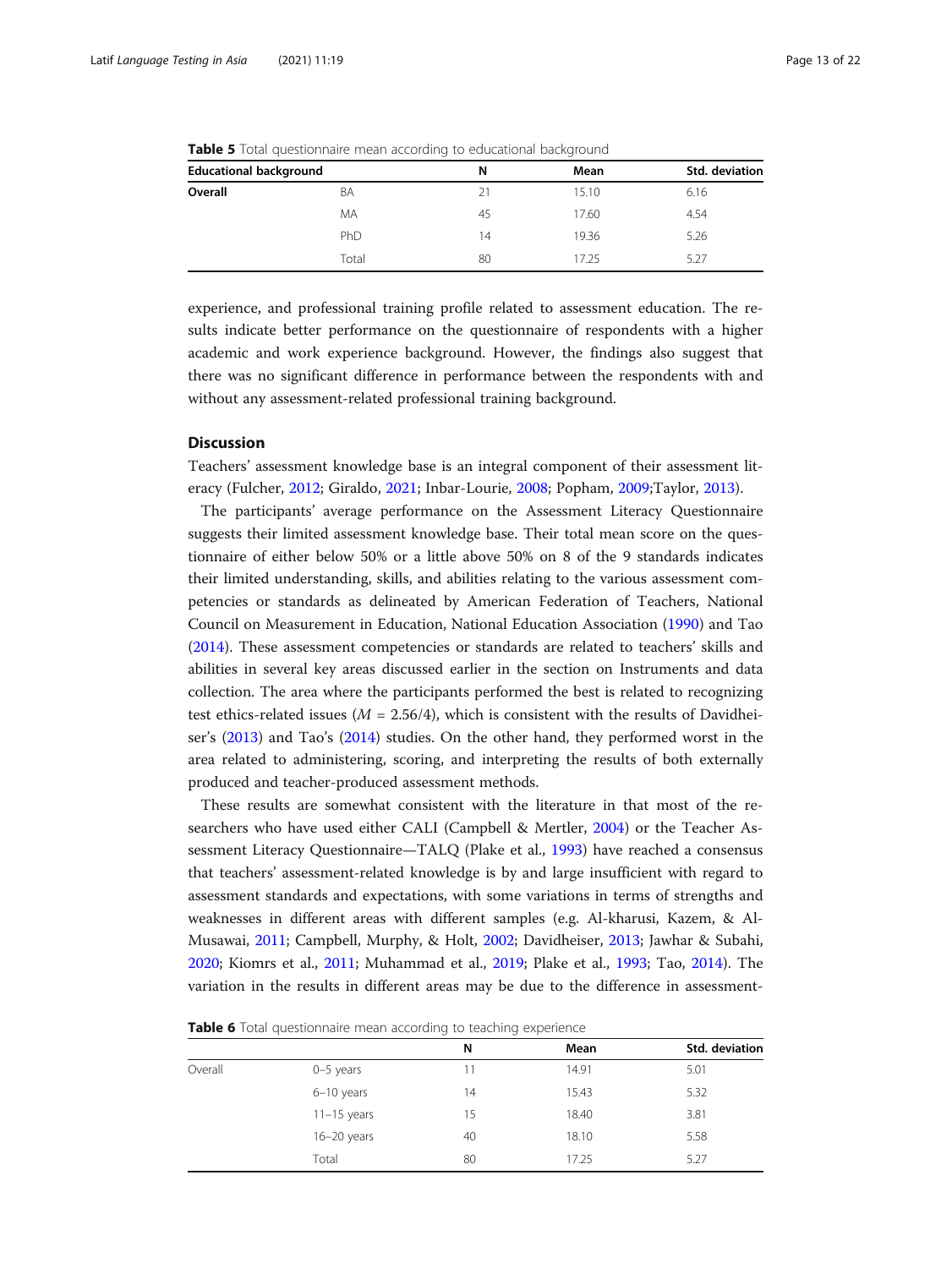related courses in teacher education programmes, educational policies, and curriculum in different contexts. These results suggest that teacher assessment illiteracy is a serious educational concern internationally. The literature reveals that the factors that conspire against teacher assessment knowledge base development, in general, are inappropriate assessment policies and lack of professional standards; institutional and/or contextual power dynamics; the absence of assessment literacy benchmarks in recruitment criteria; leadership styles; teacher agency; general beliefs and misconceptions about teacher assessment; teacher attitudes; complexity of assessment language and concepts; the intimidating nature of tests; insufficient resources and facilities provided for assessment development; difficult work conditions; and lack of innovation aligned with contemporary trends in the delivery of assessment education courses/training or perhaps a complete lack of any such training at all (Coombe, Davidson, et al., [2012](#page-19-0); Coombe, Troudi, & Al-Hamly, [2012;](#page-19-0) Davidson & Coombe, [2019;](#page-19-0) Inbar-Lourie, [2008;](#page-20-0) Islam, Hasan, Sultana, Karim, & Rahman, [2021;](#page-20-0) Lam, [2015;](#page-20-0) Latif, [2017;](#page-20-0) Rea-Dickens, [2004](#page-21-0); Shohamy, [2001](#page-21-0); Tao, [2014](#page-21-0); Troudi, Coombe, & Al-Hamily, [2009;](#page-21-0) Xu & Liu, [2009](#page-21-0); Xu & Brown, [2017](#page-21-0)).

In the present study, a combination of most of the above-mentioned factors, in general, could explain the gaps in teachers' assessment literacy in terms of their assessment knowledge base and skills especially if we take into account the varied academic, sociocultural, assessment, and teaching contextualized background of the respondents. Among the dominant contributing factors, however, may be the lack of strong assessment policies and professional standards, institutional and/or contextual power dynamics, and lack of innovation and appropriateness in the delivery of both pre-service teacher education and in-service assessment-related teacher professional development programmes. Saudi Arabia, like many other EFL contexts in the Middle East and Asia, is an examination-driven society, where tremendous emphasis is laid on objective-type norm-referenced testing at both the school and university level (Alsamaani, [2014](#page-19-0); Umer et al., [2018\)](#page-21-0). The examination system at the school level is centrally managed and controlled by the Ministry of Education, whereas at the tertiary higher education institutes and universities, it is either the local test committees (which is the case in most of the settings), or the individual teachers who are responsible for preparing, administering, and controlling exams, especially in undergraduate programmes (Umer et al., [2018](#page-21-0)). In a typical Saudi tertiary educational institute, the assessment system is based on both summative and formative assessment types; however, the maximum weight is given to the summative assessments. In educational systems where assessment is centrally controlled, either externally, usually by district- or national-level educational bodies or internally by local testing committees, the assessment is generally used to establish control or impose policy decisions, working on the principle of 'selection' instead of 'democratization' (Shohamy, [2001](#page-21-0), p. 29). In such centralized systems, teachers lack opportunities to develop and practice assessment literacy at the classroom level. Externally mandated high-stakes achievement tests or internally mandated large-scale summative tests are generally preferred to on-going formative classroom-based teacher assessments. Here, the main focus is on meeting set standards for accountability reasons serving the interests of departmental, institutional, or governmental authorities instead of designing assessments for learning purposes catering to the specific needs of students and teachers (Camp, [1993;](#page-19-0) Huot, [2002](#page-20-0)). In such contexts, teachers' role in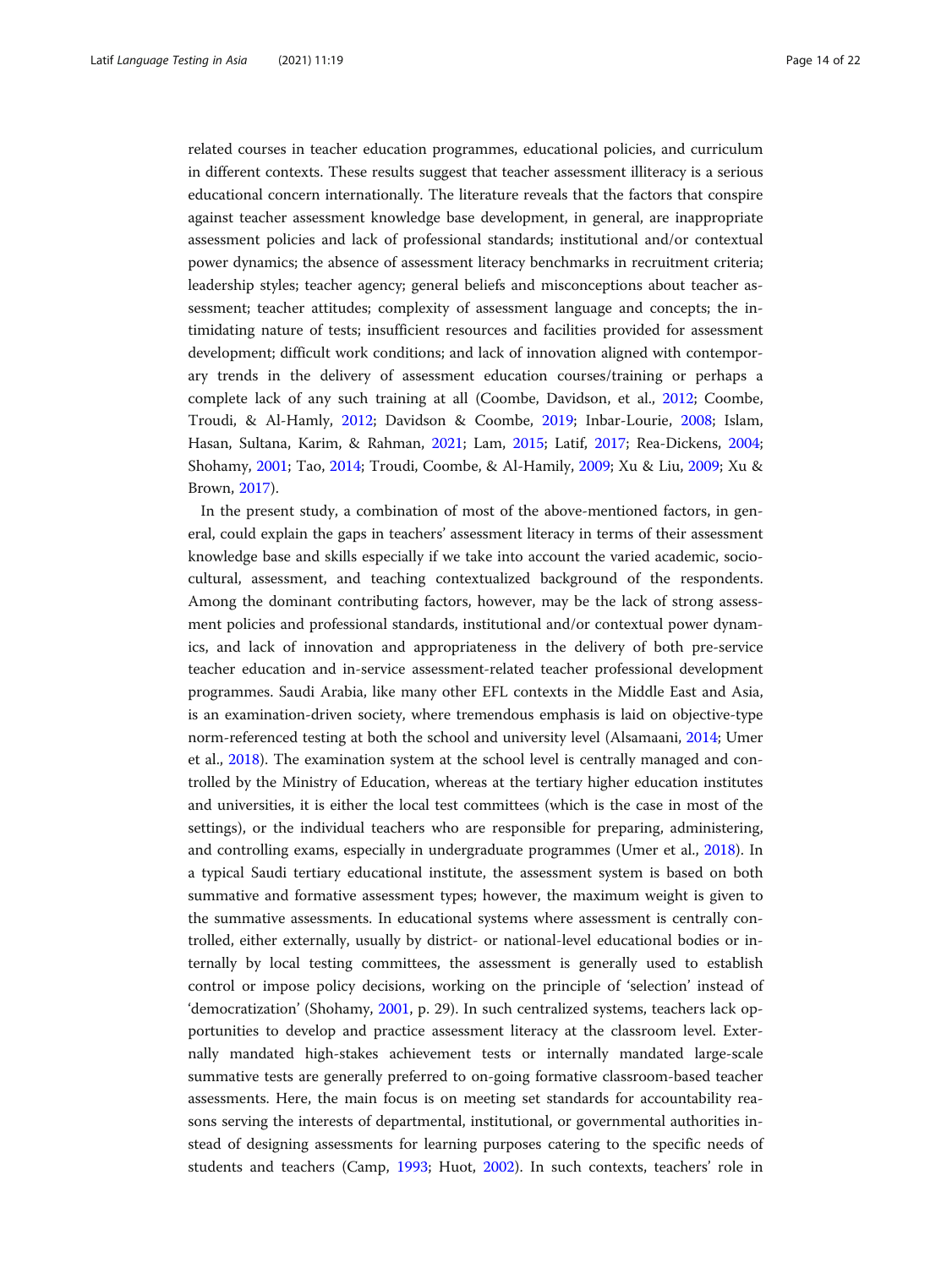assessment is extremely limited and is restricted to just administering a centrally developed test, with no significant voice in the assessment process, or where it is somewhat active but it constantly suffers from institutional summative–formative assessment conflict (Inbar-Lourie & Donitsa-Schmidt, [2009](#page-20-0); Troudi et al., [2009\)](#page-21-0). The limited role of teachers in the assessment process might be one of the reasons behind respondents' low performance on the CALQ.

Another shortcoming or gap in the educational assessment policies that may explain the inadequate assessment knowledge base of the respondents could be the lack of some professional standards at the institutional level serving as quality assurance mechanisms for monitoring assessment practices and evaluating teacher assessment literacy. This certainly functions against the teacher assessment literacy development process.

The literature reveals that traditional styles and approaches to institutional leadership also influence and hamper teacher assessment practices and learning. Pounder ([2006](#page-21-0)) claims that traditional leadership models are based on control, power, and remote management of teachers at the level of either school principals, department heads, or testing committees, and generally at the level of all three at the same time. Research indicates that in centrally controlled examination-driven systems, teachers lack empowerment, so their assessment knowledge base and skills do not have sufficient opportunity to develop (Davison, [2004;](#page-19-0) Inbar-Lourie & Donitsa-Schmidt, [2009](#page-20-0); Shohamy, Donitsa-Schmidt, & Ferman, [1996](#page-21-0); Troudi et al., [2009](#page-21-0)). Teachers' lack of appropriate opportunities with regard to assessment development and implementation activities might be another reason for the inadequate assessment knowledge base of the respondents. The third major factor explaining the insufficient teacher assessment knowledge base is the lack of innovation and appropriateness in the delivery of both pre and inservice assessment-related teacher development programmes aligned with the requirements of the field and contemporary trends. This neglect of teacher assessment literacy development in teacher education and training programmes in the Saudi educational context were highlighted in a recent study by Latif and Wasim ([2021\)](#page-20-0). As a matter of fact, since these institutional and contextual assessment-related policy conundrums are, unfortunately, beyond teachers' authority and power, it is the responsibility of policy makers, assessment specialists, teacher educators, and institutional administrators to work collaboratively towards devising a system that ensures teacher professional development in the area of assessment and testing.

Another area that was investigated in the study was teachers' assessment knowledge base in relation to demographic variables such as gender, academic qualifications, teaching experience, and professional development training background. The results of the study indicated better performance on the Assessment Literacy Questionnaire by the more experienced and academically sound participants (i.e., those holding a master's or doctoral degree), suggesting a strong connection between relevant teaching experience, a strong educational background, and the assessment knowledge base, which is in line with the results of several previous empirical studies (e.g. Hoover, [2009;](#page-20-0) King, [2010](#page-20-0); Mertler, [2004](#page-20-0)). On the other hand, the results indicating no statistical difference between the scores of those with some professional development training in the area of assessment and testing and those with no such training background generally point to some of the shortcomings, difficulties, and challenges facing professional development educational and training programmes. Among these challenges are teachers' belief that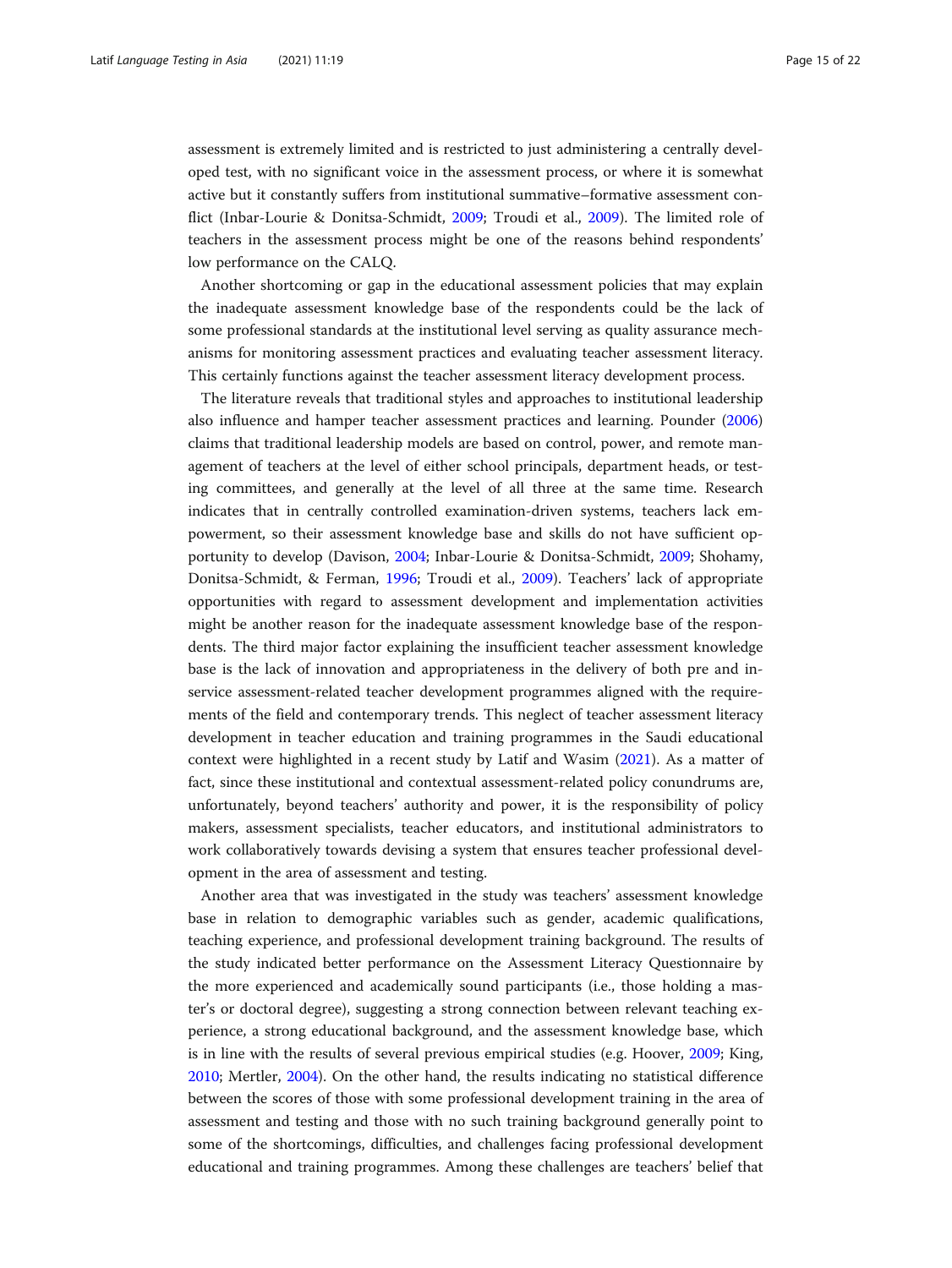assessment knowledge gained during teacher educational and training programmes is not pedagogically effective, being only theoretical and thus irrelevant to normal classroom assessment practices; that the knowledge is not contextually needs-based; that a cookie-cutter approach is employed to gain this knowledge; and that the focus of most teacher training initiatives is to provide assessment training generically and superficially and not holistically considering various contextual needs and current requirements (Coombe et al., [2020](#page-19-0); Davidson & Coombe, [2019;](#page-19-0) Leung, [2014](#page-20-0); Yan, Zhang, & Fan, [2018](#page-21-0)). The results of the present study showing the ineffectiveness of assessment training exposure and experience in terms of strengthening teachers' assessment-related knowledge and expertise are consistent with those of several previous studies such as Brown [\(2008\)](#page-19-0), Casale ([2011\)](#page-19-0), Koh ([2011](#page-20-0)), Lam ([2019](#page-20-0)), Quilter and Gallini ([2000](#page-21-0)), Vogt and Tsagari [\(2014\)](#page-21-0), Xu and Brown [\(2016](#page-21-0)), Yurtsever ([2013](#page-21-0)), and Zhang and Burry-Stock [\(2003\)](#page-21-0). These investigations call for some necessary reforms in assessment educational and professional development training programmes. These reforms are related to focus more on teacher attitudes, perceptions, and conceptions regarding assessment and testing in such educational and training programmes (Brown, [2008;](#page-19-0) Quilter & Gallini, [2000](#page-21-0)); teacher training based on rigorous needs analysis aligned with contextualized demands in terms of assessment policy and practice (Vogt & Tsagari, [2014](#page-21-0); Xu & Brown, [2016](#page-21-0); Zhang & Burry-Stock, [2003](#page-21-0)); on-going and sustained training in line with a constructivist professional development model entailing self-directed learning, peercoaching, and mentoring, as opposed to the traditional/transmission training model; and finally, appropriate follow-up of and feedback on assessment training (Koh, [2011](#page-20-0); Lam, [2019;](#page-20-0) Yurtsever, [2013](#page-21-0)). The inadequate assessment-related competence and knowledge base, as evidenced by the results of this study, supports Popham's [\(2009\)](#page-21-0) argument that the teachers today possess only a little knowledge regarding educational assessment. These results should be a wake-up call for teacher educators in the Saudi higher education sector and have implications for language teachers' assessment literacy development at the level of both policy and practice. At the level of policy and administration, teacher assessment knowledge base development based on contextspecific needs and requirements ensuring teachers' voice and inclusion, a broadened assessment purpose recognizing teacher agency, collaborative action research, and quality reflective language assessment research and practices empowering teachers through increased autonomy need to be encouraged. As transformative agents, teachers need to be provided with an assessment system where their identities as reflective practitioners, teacher assessors, and critical pedagogues can be recognized and established. Moreover, it needs to be recognized that no assessment policy or training initiative, whether it is at the pre-service or in-service level, could be effective unless the complexity of teachers' assessment conceptions and beliefs is challenged and addressed (G. T. L. Brown, [2004\)](#page-19-0). Furthermore, it is equally important that the policy makers, administrators, and other assessment-related decision makers also have a good understanding of the various aspects of language, assessment practices, and teacher professional development models because the literature reveals that policy makers' lack of appropriate understanding and misconceptions about language assessment practices result in misinformed and imprudent decision-making causing harm to the cause of education (Kremmel & Harding, [2020;](#page-20-0) Pill & Harding, [2013](#page-20-0)). Most importantly, the content of the assessment education or training programmes must be updated and aligned with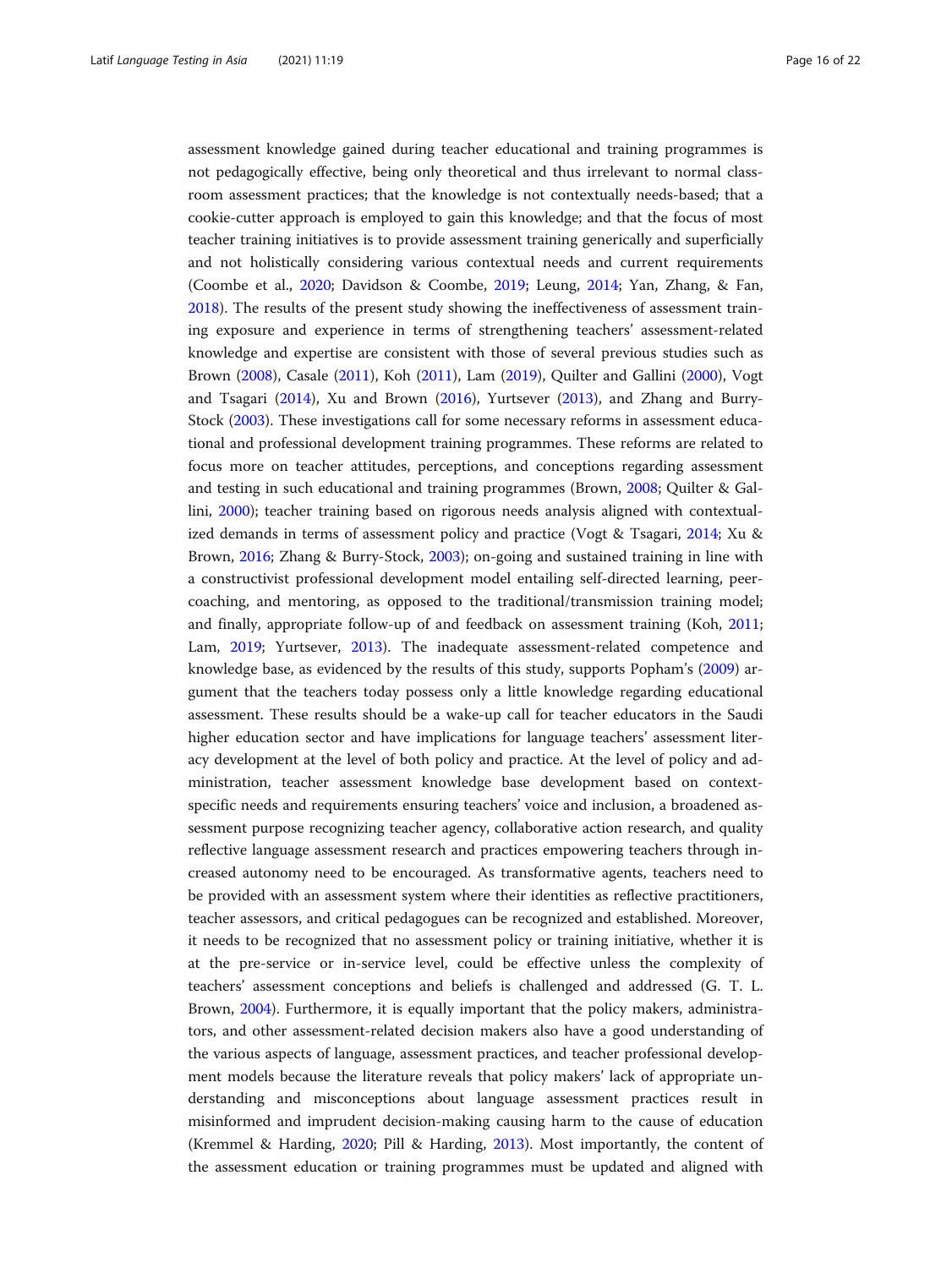recent policy innovations and research practices. There is a need to recognize the significant role of the language assessment learning groups and communities that function as dynamic platforms for sharing suitable resources; having discussions about the latest assessment theories, practices, and trends; establishing small-scale research-based Special Interest Groups (SIGs); and identifying and promoting the latest virtual language assessment trends and tools (Babaii & Asadnia, [2019\)](#page-19-0). Last but not the least, since teachers' professional development is a "continual intellectual, experiential, and attitudinal growth of teachers" (Farrell, [2013](#page-19-0), p. 22), teacher assessment literacy development initiatives should be carried out on a continuous, long-term and sustainable basis. The role of appropriately trained assessment literate teachers and educators is fundamental in terms of producing academically sound individuals equipped with lifelong skills necessary to meet the needs and challenges of the modern era (Coombe, Davidson, et al., [2012](#page-19-0); Coombe, Troudi, & Al-Hamly, [2012](#page-19-0); Popham, [2014](#page-21-0)). Without this, it will be a serious challenge to realize the target aims of Saudi Arabia's Vision 2030, which pursues diversified business, economic, social, cultural, and educational reforms.

As with any other research investigation, the present study also has several limitations. The use of a single instrument to study the complex subject of LAL could be the first likely limitation. Since the aim of the study was to investigate teachers' assessment knowledge base as a standalone construct, the use of the CALQ was considered sufficient. In future studies, however, the triangulation of both quantitative and qualitative data using instruments such as interviews, focus group interviews, and classroom observation along with the assessment literacy questionnaire should be considered so that the complexity of language teachers' assessment literacy can be investigated from various angles. Another possible limitation could be related to the certain variables, such as the length of the questionnaire, the number of questions, and the somewhat technical nature of the content, which admittedly might have affected some of the respondents' motivation to some extent, resulting in some impact on the findings. Of the nine assessment literacy domains that the CALQ was based on, each was assessed through four items. This was considered important to gain a detailed understanding of the respondents' knowledge in each domain. Another important point to consider is that the adapted CALQ used in the study is not context-specific; it is an adapted version of instruments developed in two different contexts, the USA and Cambodia. Future studies on teachers' LAL need to consider using an instrument that includes generic assessment literacy principles and concepts applicable to all contexts and those that are contextually grounded and aligned with contextual policy, cultural values, and traditions. Moreover, the LAL instrument should be based on language-specific elements catering to the needs in specific educational settings. The instrument should also address each assessment literacy competency area separately, and it should be measured based on sufficient number of items. This is important as a close look at the CALQ shows that Standard 3, wherein the respondents performed the lowest, includes three competency areas (i.e., skills related to administering, scoring and interpreting the results), and these are measured under one domain. This needs to be addressed in future studies. The development of such an instrument must take into account educational assessment policies and teachers' assessment beliefs, conceptions, and practices. Despite these limitations, the results of the study have strong implications for teacher development in the area of language assessment literacy and test development. The study unravels the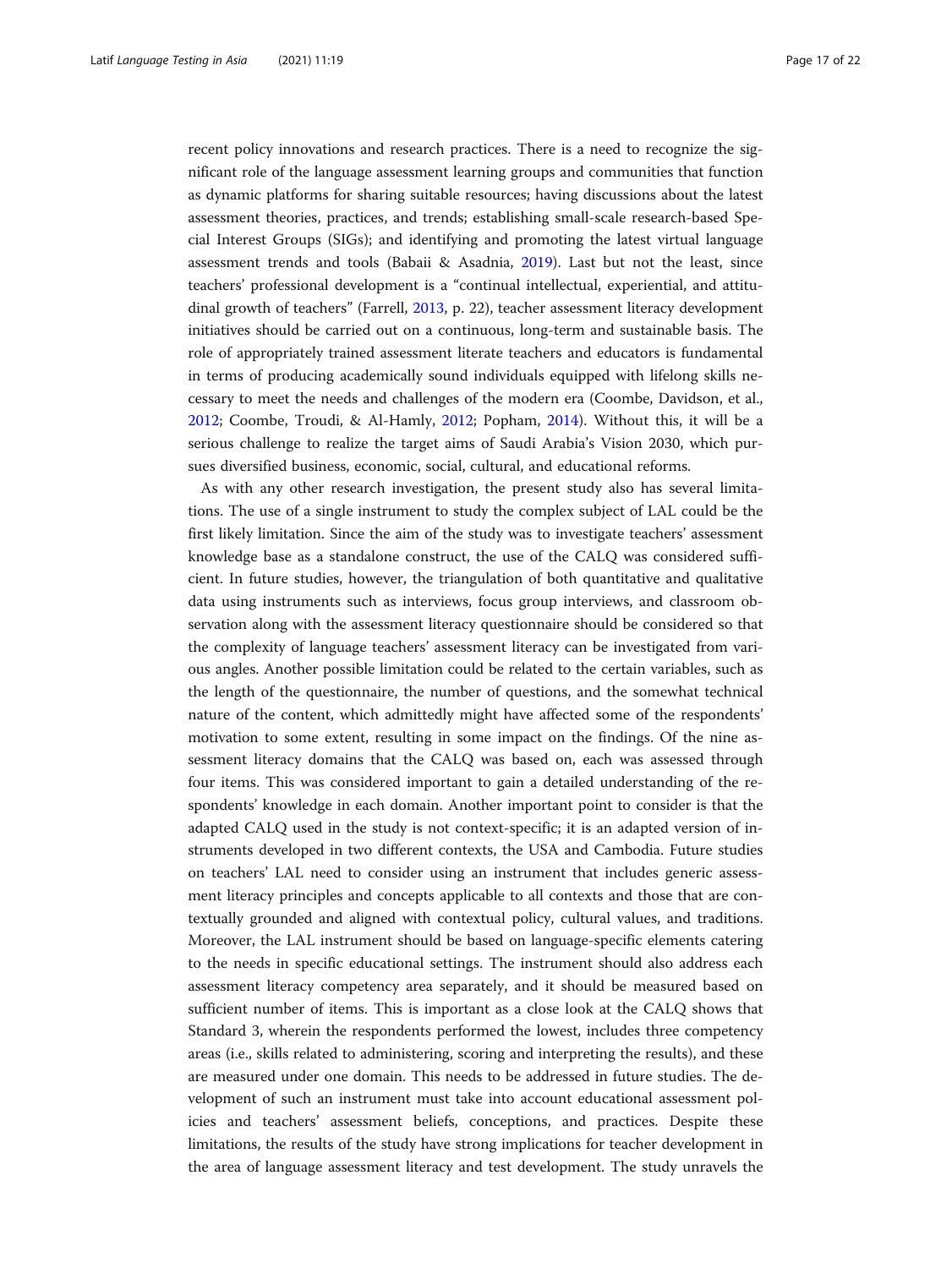complexity of language assessment literacy in terms of teachers' assessment knowledge base in a particular contextualized setting; however, the phenomenon needs to be further explored and addressed in terms of teacher conceptions, beliefs, attitudes, practices, and teacher identity issues in this context and other EFL/ESL contexts with multiple methods and varied stake holder groups so that the multi-faceted aspects of the concept of language assessment literacy can be further explored and better understood.

# Conclusion

The overall purpose of the study was to explore tertiary EFL practitioners' assessment literacy and test development in terms of their knowledge base. The findings suggest that tertiary EFL practitioners' assessment knowledge base is very limited, as indicated by their overall average performance on the Classroom Assessment Literacy Questionnaire (CALQ) comprising nine areas of assessment-related competencies or standards as delineated by American Federation of Teachers, National Council on Measurement in Education, National Education Association [\(1990](#page-19-0)) and Tao [\(2014\)](#page-21-0). The participants performed best with regard to recognizing test ethics-related issues and performed worst with regard to administering, scoring, and interpreting the results of both externally produced and teacher-produced assessment methods. Moreover, the findings revealed a positive relationship between variables such as sound academic and professional background in terms of pertinent work experience and the participants' assessment-related knowledge base. However, in terms of the impact of professional development education or training background on the participants' assessment knowledge base as reflected in their performance on the CALQ, no marked difference was noted indicating concerns related to the shortcomings, difficulties, and challenges facing professional development educational and training programmes. These findings clearly indicate that language teachers need to be equipped with an adequate level of assessment literacy. The literature reveals that the success of an educational system heavily relies on properly trained assessment literate educators who are capable of preparing individuals for the challenges and needs of the 21st century (Coombe, Davidson, et al., [2012](#page-19-0); Coombe, Troudi, & Al-Hamly, [2012;](#page-19-0) Popham, [2014\)](#page-21-0). The findings of the study suggesting gaps and inadequacies in tertiary EFL practitioners' knowledge base of assessment literacy have strong implications for teacher professional development in the area of language assessment and testing in the context of Saudi Arabia and other EFL contexts around the world.

Regarding the theoretical knowledge that teachers are expected to have mastery of for their assessment literacy development, it is expected that teachers, in both their pre-service teacher education and in-service teacher professional development, be sufficiently exposed to and trained in the fundamentals of assessment (i.e., assessment standards (American Federation of Teachers, National Council on Measurement in Education, National Education Association, [1990](#page-19-0))). The greatest emphasis should be placed on classroom assessment along with the pedagogic and discipline-oriented content knowledge by establishing a link between theoretical concepts and their actual implementation. Some of the essential components of an assessment literate educator's repertoire are knowledge of the assessment purpose (formative/summative/accountability), knowledge of assessment methods (selected/constructed/personal), knowledge of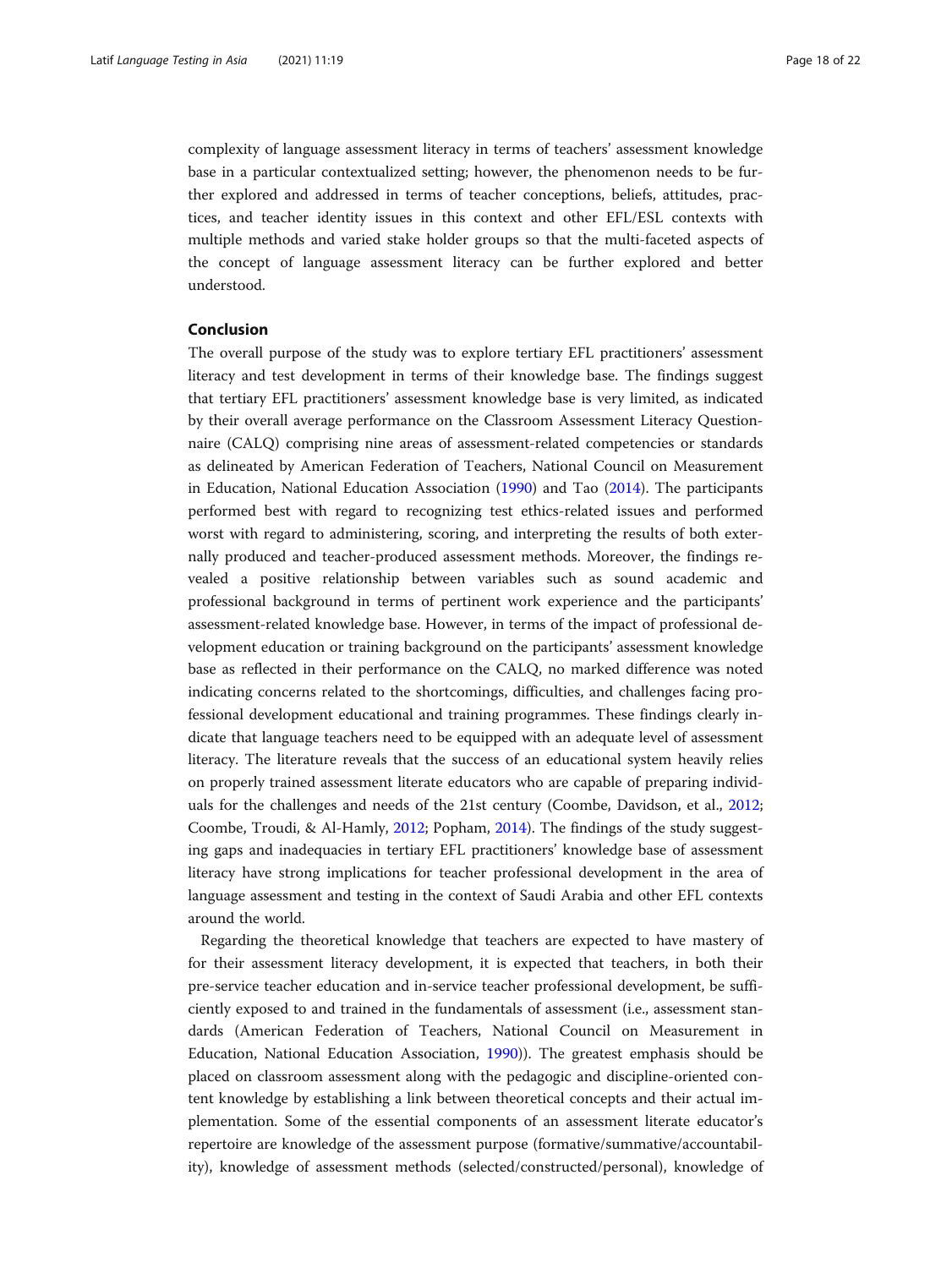<span id="page-18-0"></span>assessment marking/grading (holistic/analytic), knowledge of feedback (direct/indirect/ descriptive/evaluative/supportive), knowledge of assessment results' interpretation (norm/criterion-referenced-based) and communication, knowledge of alternative assessments (self and peer assessment; teacher questioning; reflective journals; portfolio assessments; projects; authentic assessments; presentations), and knowledge of the ethical aspects of assessment. In addition to these key elements of an assessment knowledge base, an assessment literate educator is also expected to have appropriate theoretical as well as practical understanding of classroom assessment principles such as validity, reliability, practicality, washback, and authenticity (Brown & Abeywickrama, [2010](#page-19-0); Malone, [2011\)](#page-20-0). Coombe et al. ([2020](#page-19-0)) emphasize that assessment courses should be a mandatory part of teachers' professional credentials and requirements. They further accentuate that language teachers' assessment knowledge base needs to be kept constantly updated based on research and innovations at the level of policy and practice. Moreover, in order for teachers to have a profound learning experience, they need to be engaged in extensive and sustained professional training.

#### Abbreviations

CALQ: Classroom Assessment Literacy Questionnaire; AFT: The American Federation of Teachers; NCME: The National Council on Measurement in Education; NEA: The National Education Association

#### Supplementary Information

The online version contains supplementary material available at [https://doi.org/10.1186/s40468-021-00130-9.](https://doi.org/10.1186/s40468-021-00130-9)

Additional file 1. Classroom Assessment Literacy Questionnaire (<https://doi.org/10.6084/m9.figshare.13757653.v1>). Additional file 2. The Source of Assessment Standards and their Associated Items within the Classroom Assessment Literacy Questionnaire [\(https://doi.org/10.6084/m9.figshare.13757653.v1\)](https://doi.org/10.6084/m9.figshare.13757653.v1). Additional file 3. Data analysis files (<https://doi.org/10.6084/m9.figshare.13757653.v1>).

#### Acknowledgements

I would like to thank Dr. Susan Riley and Dr. Shirley Larkin, the senior faculty members at the Graduate School of Education, University of Exeter, UK for their insightful comments on the earlier draft of this paper.

#### Author's contributions

MWL is the sole contributor to this research paper. The author(s) read and approved the final manuscript.

#### Author's information

Muhammad Wasim Latif has a doctoral degree (EdD TESOL) from the University of Exeter, UK. He has a wide range of teaching experience at tertiary level in both EFL & ESL contexts. He is currently associated with Royal Commission Colleges and Institutes, Jubail Industrial city, Saudi Arabia. His research interests include teacher education, language pedagogy, teacher assessment literacy and language testing and assessment.

#### Funding

Not applicable.

#### Availability of data and materials

All data generated or analysed during this study are included in this published article and its supplementary information files.

#### Declaration

#### Competing interests

The author declares that he has no competing interests.

#### Received: 14 February 2021 Accepted: 17 June 2021 Published online: 02 September 2021

#### References

Al-Bahlani, S. M. (2019). Assessment literacy: A study of EFL teachers' assessment knowledge, perspectives, and classroom behaviors [Published doctoral dissertation, The University of Arizona]. UA Campus Repository, University Libraries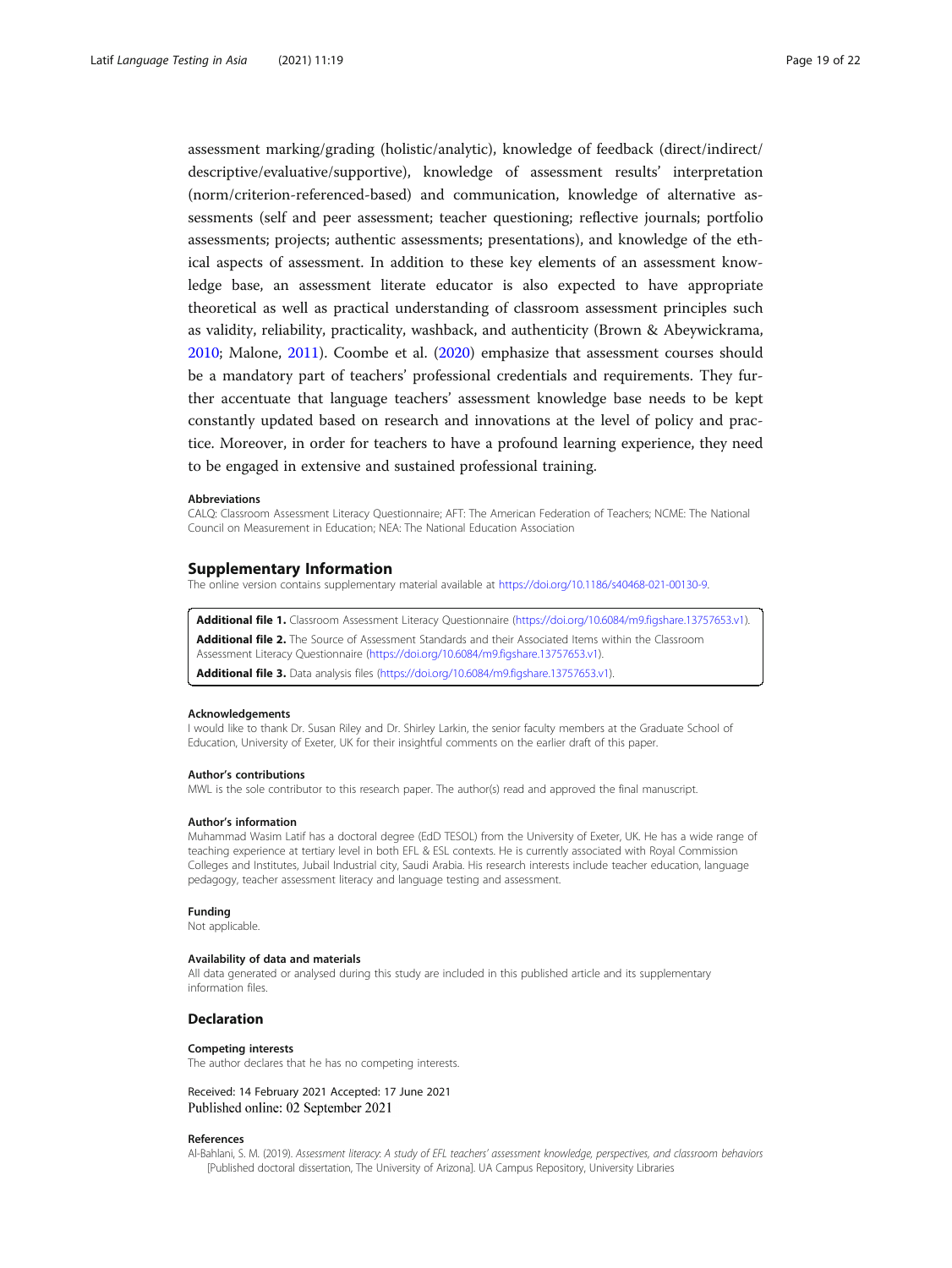- <span id="page-19-0"></span>Al-kharusi, H., Aldhafri, S., Alnabhani, H., & Alkalbani, M. (2012). Educational assessment attitudes, competence, knowledge, and practices: An exploratory study of Muscat teachers in the Sultanate of Oman. Journal of Education and Learning, 1(2). <https://doi.org/10.5539/jel.vln2p217>.
- Al-kharusi, H., Kazem, A. M., & Al-Musawai, A. (2011). Knowledge, skills, and attitudes of pre-service and in-service teachers in educational measurement. Asia-Pacific Journal of Teacher Education, 39(2), 113-123. [https://doi.org/10.1080/1359866X.2](https://doi.org/10.1080/1359866X.2011.560649) [011.560649.](https://doi.org/10.1080/1359866X.2011.560649)
- Alsamaani, A. (2014). Evaluating classroom assessment techniques of novice Saudi EFL teachers. Journal of Arabic and Human Sciences, 7(2), 63–81. <https://doi.org/10.12816/0009602>.
- American Federation of Teachers, National Council on Measurement in Education, National Education Association (1990). Standards for teacher competence in educational assessment of students. Educational Measurement: Issues and Practice, 9(4), 30–32.
- Assessment Reform Group (2002). Assessment for learning. Retrieved from [http://www.hkeaa.edu.hk/DocLibrary/SBA/HKDSE/](http://www.hkeaa.edu.hk/DocLibrary/SBA/HKDSE/Eng_DVD/doc/Afl_principles.pdf) [Eng\\_DVD/doc/Afl\\_principles.pdf](http://www.hkeaa.edu.hk/DocLibrary/SBA/HKDSE/Eng_DVD/doc/Afl_principles.pdf).
- Babaii, E., & Asadnia, F. (2019). A long walk to language assessment literacy: EFL teachers' reflection on language assessment research and practice. Reflective Practice, 20(6), 745–760. <https://doi.org/10.1080/14623943.2019.1688779>.
- Bachman, L. F. (2014). Ongoing challenges in language assessment. In A. J. Kunnan (Ed.), The companion to language assessment, (vol. 3, 1st ed., pp. 1586–1603). Wiley.
- Beziat, T. L. R., & Coleman, B. K. (2015). Classroom assessment literacy: Evaluating pre-service teachers. The Researcher, 27(1), 25–30.
- Black, P., & Wiliam, D. (1998). Assessment and classroom learning. Assessment in Education: Principles, Policy and Practice, 5(1), 7–74.
- Brindley, G. (2001). Outcomes-based assessment in practice: Some examples and emerging insights. Language Testing, 18(4), 393–407.
- Brookhart, S. M. (2011). Educational assessment knowledge and skills for teachers. Educational Measurement: Issues and Practice, 30(1), 3–12. [https://doi.org/10.1111/j.1745-3992.2010.00195.x.](https://doi.org/10.1111/j.1745-3992.2010.00195.x)
- Brown, G. T. L. (2004). Teachers' conceptions of assessment: Implications for policy and professional development. Assessment in Education: Principles, Policy and Practice, 11(3), 301–318.
- Brown, G. T. L. (2008). Assessment literacy training and teachers' conceptions of assessment. In C. Rubie-Davies, & C. Rawlinson (Eds.), Challenging thinking about teaching and learning, (pp. 285–302). Nova Science.
- Brown, H. D., & Abeywickrama, P. (2010). Language assessment: Principles and practices. Pearson.
- Camp, R. (1993). Changing the model for the direct assessment of writing. In M. M. Williamson, & B. Huot (Eds.), Validating holistic scoring for writing assessments: Theoretical and empirical foundations, (pp. 45–78). Hampton.
- Campbell, C., & Mertler, C. A. (2004). Measuring teachers' knowledge & application of classroom assessment concepts: Development of the assessment literacy inventory. In Paper presented at the annual meeting of the American Educational Research Association, Montréal, Quebec, Canada.
- Campbell, C., Murphy, J. A., & Holt, J. K. (2002, October). Psychometric analysis of an assessment literacy instrument: Applicability to preservice teachers. In Paper presented at the annual meeting of the Mid-Western Educational Research Association, Columbus, OH.
- Casale, M. (2011). Teachers' perceptions of professional development: An exploration of delivery models [Unpublished doctoral dissertation]. Johnson and Wales University.
- Cheng, L. (2001). An investigation of ESL/EFL teachers' classroom assessment practices. Language Testing Update, 29, 53–83. Coombe, C., Davidson, P., Gebril, A., Boraie, D., & Hidri, S. (2017). Language assessment in the Middle East and North Africa: Theory, practice and future trends. UAE, TESOL Arabia.
- Coombe, C., Davidson, P., Sullivan, B., & Stoynoff, S. (2012). The Cambridge guide to second language assessment. Cambridge University Press.
- Coombe, C., Troudi, S., & Al-Hamly, M. (2012). Foreign and second language assessment literacy: Issues, challenges and recommendations. In The Cambridge guide to second language assessment. Cambridge University Press.
- Coombe, C., Vafadar, H., & Mohebbi, H. (2020). Language assessment literacy: What do we need to learn, unlearn, and relearn. Language Testing in Asia, 10(3). [https://doi.org/10.1186/s40468-020-00101-6.](https://doi.org/10.1186/s40468-020-00101-6)
- Davidheiser, S. A. (2013). Identifying areas for high school teacher development: A study of assessment literacy in the Central Bucks School District [Unpublished doctoral thesis]. The Drexel University.
- Davidson, P., & Coombe, C. (2019). Language assessment literacy in the Middle East and North Africa (MENA) region. Arab Journal of Applied Linguistics, 4(2), 1-23.
- Davies, A. (2008). Textbook trends in teaching language testing. Language Testing, 25(3), 327–347. [https://doi.org/10.1177/02](https://doi.org/10.1177/0265532208090156) [65532208090156](https://doi.org/10.1177/0265532208090156).
- Davison, C. (2004). The contradictory culture of teacher-based assessment: ESL teacher assessment practice in Australia and Hong Kong secondary schools. Language Testing, 21, 305–334.
- Djoub, Z. (2017). Assessment literacy: Beyond teacher practice. In Revisiting EFL assessment, second language learning and teaching. Springer International Publishing. [https://doi.org/10.1007/978-3-319-32601-6\\_2](https://doi.org/10.1007/978-3-319-32601-6_2).
- Earl, L. M. (2013). Assessment as learning: Using classroom assessment to maximize student learning, (2nd ed., ). Corwin Press. Farrell, T. S. C. (2013). Reflective practice in ESL teacher development groups: From practices to principles. Palgrave McMillan. <https://doi.org/10.1057/9781137317193>.
- Fishbein, M., & Ajzen, I. (2010). Predicting and changing behavior: The reasoned action approach. Psychology Press, Taylor & Francis. Fulcher, G. (2012). Assessment literacy for the language classroom. Language Assessment Quarterly, 9(2), 113–132. [https://doi.](https://doi.org/10.1080/15434303.2011.642041) [org/10.1080/15434303.2011.642041.](https://doi.org/10.1080/15434303.2011.642041)
- Giraldo, F. (2021). A reflection on initiatives for teachers' professional development through language assessment literacy. Profile: Issues in Teachers' Professional Development, 23(1), 197–213. <https://doi.org/10.15446/profile.v23n1.83094>.
- Graham, P. (2005). Classroom-based assessment: Changing knowledge and practice through preservice teacher education. Teaching and Teacher Education., 21(6), 607–621. <https://doi.org/10.1016/j.tate.2005.05.001>.
- Harding, L., & Kremmel, B. (2016). Teacher assessment literacy and professional development. In D. Tsagari, & J. Banerjee (Eds.), Handbook of second language assessment, (pp. 413–427). De Gruyter. <https://doi.org/10.1515/9781614513827-027>.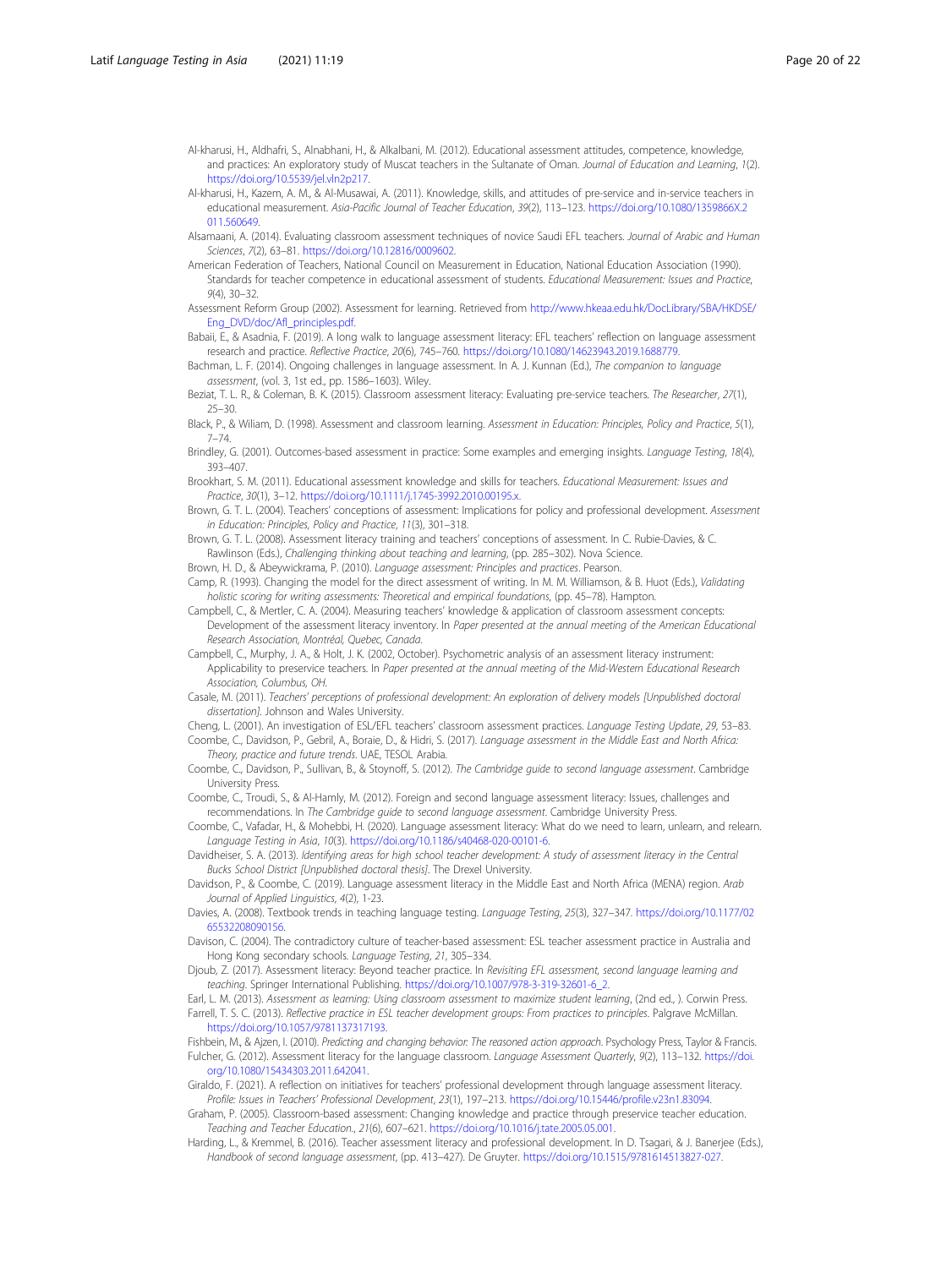- <span id="page-20-0"></span>Hill, K., & McNamara, T. (2011). Developing a comprehensive, empirically based research framework for classroom-based assessment. Language Testing, 29(3), 395–420. <https://doi.org/10.1177/0265532211428317>.
- Hoover, N. R. (2009). A descriptive study of teachers' instructional use of student assessment data [Unpublished doctoral dissertation, Virginia Commonwealth University].

Howe, K. R. (1988). Against the quantitative-qualitative incompatibility thesis, or, Dogmas die hard. Educational Researcher, 17(8), 10–16. [https://doi.org/10.3102/0013189X017008010.](https://doi.org/10.3102/0013189X017008010)

Huot, B. (2002). (Re)-articulating writing assessment for teaching and learning. Utah State University Press.

Inbar-Lourie, O. (2008). Constructing a language assessment knowledge base: A focus on language assessment courses. Language Testing, 25(3), 385–402. [https://doi.org/10.1177/0265532208090158.](https://doi.org/10.1177/0265532208090158)

- Inbar-Lourie, O., & Donitsa-Schmidt, S. (2009). Exploring classroom assessment practices: The case of teachers of English as a foreign language. Assessment in Education: Principles, Policy & Practice, 16(2), 185–204.
- Islam, M. S., Hasan, M. K., Sultana, S., Karim, A., & Rahman, M. M. (2021). English language assessment in Bangladesh today: Principles, practices, and problems. Language Testing in Asia, 1(1). [https://doi.org/10.1186/s40468-020-00116-z.](https://doi.org/10.1186/s40468-020-00116-z)
- Jannati, S. (2015). ELT teachers' language assessment literacy: Perceptions and practices. The International Journal of Research in Teacher Education, 6(2), 26–37.
- Jawhar, S. S., & Subahi, A. M. (2020). The impact of specialty, sex, qualification, and experience on teachers' assessment literacy at Saudi higher education. International Journal of Learning, Teaching and Educational Research., 19(5), 200–216. <https://doi.org/10.26803/ijlter.19.5.12>.
- Kehoe, J. (1995). Basic item analysis for multiple-choice tests. Practical Assessment, Research & Evaluation, 4(10) Retrieved from [http://PAREonline.net/getvn.asp?v=4&n=10](http://pareonline.net/getvn.asp?v=4&n=10).
- Kim, A. A., Chapman, M., Kondo, M., Kondo, A., & Wilmes, C. (2020). Examining the assessment literacy required for interpreting score reports: A focus on educators of K–12 English learners. Language Testing., 37(1), 54–75. [https://doi.](https://doi.org/10.1177/0265532219859881) [org/10.1177/0265532219859881.](https://doi.org/10.1177/0265532219859881)
- King, J. D. (2010). Criterion-referenced assessment literacy of educators [Unpublished doctoral dissertation, University of Southern Mississippi], Hattiesburg, MS, United States.
- Kiomrs, R., Abdolmehdi, R., & Naser, R. (2011). On the interaction of test washback and teacher assessment literacy: The case of Iranian EFL secondary school teachers. English Language Teaching. <https://doi.org/10.5539/elt.v4n1p156>.
- Koh, H. K. (2011). Improving teachers' assessment literacy through professional development. Teaching Education, 22(3), 255-276. <https://doi.org/10.1080/10476210.2011.593164>.
- Kremmel, B., & Harding, L. (2020). Towards a comprehensive, empirical model of language assessment literacy across stakeholder groups: Developing the language assessment literacy survey. Language Assessment Quarterly, 17(1), 100-120. <https://doi.org/10.1080/15434303.2019.1674855>.
- Lam, R. (2015). Language assessment training in Hong Kong: Implications for language assessment literacy. Language Testing, 32(2) SAGE. [https://doi.org/10.1177/0265532214554321.](https://doi.org/10.1177/0265532214554321)
- Lam, R. (2019). Teacher assessment literacy: Surveying knowledge, conceptions and practices of classroom-based writing assessment in Hong Kong. System., 81, 78–89. <https://doi.org/10.1016/j.system.2019.01.006>.
- Latif, M. W. (2017). Tertiary level EFL practitioners' understanding of the dynamics of assessment literacy: An exploratory study. In C. Coombe, P. Davidson, A. Gebril, D. Boraie, & S. Hidri (Eds.), Language Assessment in the Middle East and North Africa: Theory, Practice and Future Trends, (pp. 71–87). TESOL Arabia Publications.
- Latif, M. W., & Wasim, A. (2021). Tertiary EFL practitioners' beliefs and attitudes towards professional development in the area of assessment and testing – An exploratory study. Language Testing in Focus: An International Journal, 3, 17–32. [https://](https://doi.org/10.32038/ltf.2021.03.02) [doi.org/10.32038/ltf.2021.03.02](https://doi.org/10.32038/ltf.2021.03.02).

Leung, C. (2014). Classroom-based assessment issues for language teacher education. In A. J. Kunnan (Ed.), The companion to language assessment, (vol. 3, pp. 1510–1519). Wiley Blackwell.

- Levi, T., & Inbar-Lourie, O. (2020). Assessment literacy or language assessment literacy: Learning from the teachers. Language Assessment Quarterly, 17(2), 168–182. [https://doi.org/10.1080/15434303.2019.1692347.](https://doi.org/10.1080/15434303.2019.1692347)
- Malone, M. (2011). Assessment literacy for language educators. CALDigest, 1–2. Retrieved from http://www.cal.org/resources/ digest/assessmentliteracy-for-language-educators.htm

McNamara, T. (2000). Language testing. Oxford University Press.

Mertler, C. A. (2002). Classroom assessment literacy inventory. (Adapted from the Teacher Assessment Literacy Questionnaire (1993), by Barbara S. Plake & James C. Impara, University of Nebraska-Lincoln, in cooperation with The National Council on Measurement in Education & the W. K. Kellogg Foundation.

- Mertler, C. A. (2003, October 15-18). Pre-service versus in-service teachers' assessment literacy: Does classroom experience make a difference. Paper presented at the annual meeting of the Mid-Western Educational Research Association, Columbus, Ohio.
- Mertler, C. A. (2004). Secondary teachers' assessment literacy: Does classroom experience make a difference. American Secondary Education, 33, 49–64.
- Mertler, C. A., & Campbell, C. (2005, April 11-15), Measuring teachers' knowledge and application of classroom assessment concepts: Development of the assessment literacy inventory [Paper presentation]. Annual meeting of the AERA, Montreal, Quebec, Canada.
- Muhammad, N., Hama, F., & Bardakçı, M. (2019). Iraqi EFL teachers' assessment literacy: Perceptions and practices. Arab World English Journal (AWEJ), 10(2). [https://doi.org/10.2139/ssrn.3418574.](https://doi.org/10.2139/ssrn.3418574)

National Education Association (1983). Teachers' views about student assessment. Author.

- Nitko, A. (2001). Educational assessment of students, (3rd ed., ). Merrill Prentice Hall.
- O'Loughlin, K. (2013). Developing the assessment literacy of university proficiency test users. Language Testing, 30(3), 363–380. <https://doi.org/10.1177/0265532213480336>.
- Pill, J., & Harding, L. (2013). Defining the language assessment literacy gap: Evidence from a parliamentary inquiry. Language Testing, 30(3), 381–402. <https://doi.org/10.1177/0265532213480337>.
- Plake, B. S. (1993). Teacher assessment literacy: Teachers' competencies in the educational assessment of students. Mid-Western Educational Researcher, 6(1), 2–27.
- Plake, B. S., Impara, J. C., & Fager, J. J. (1993). Assessment competencies of teachers: A national survey. Educational Measurement: Issues and Practice, 12(4), 10–12.